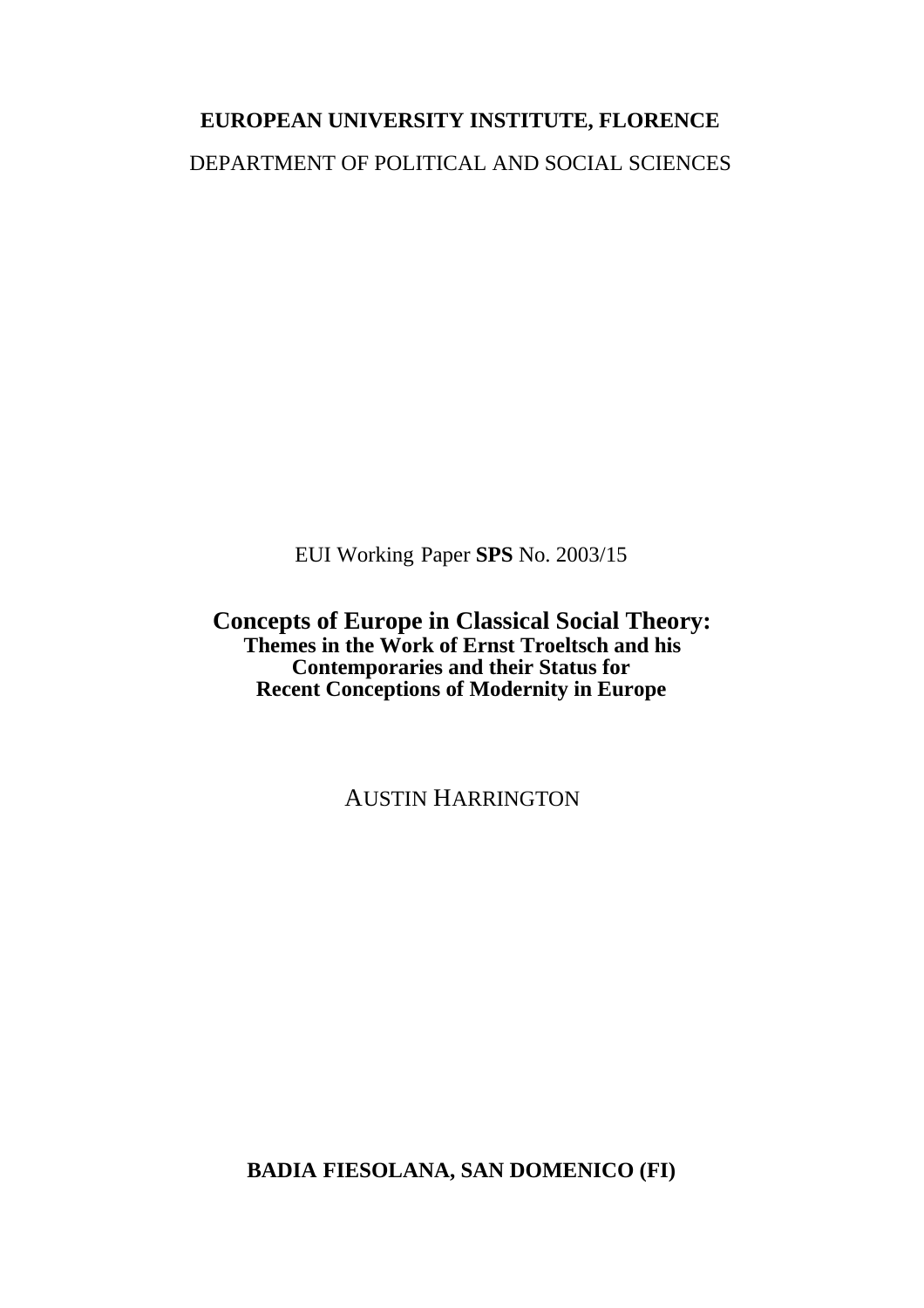All rights reserved. No part of this paper may be reproduced in any form without permission of the author(s).

> © 2003 Austin Harrington Printed in Italy in October 2003 European University Institute Badia Fiesolana I – 50016 San Domenico (FI) Italy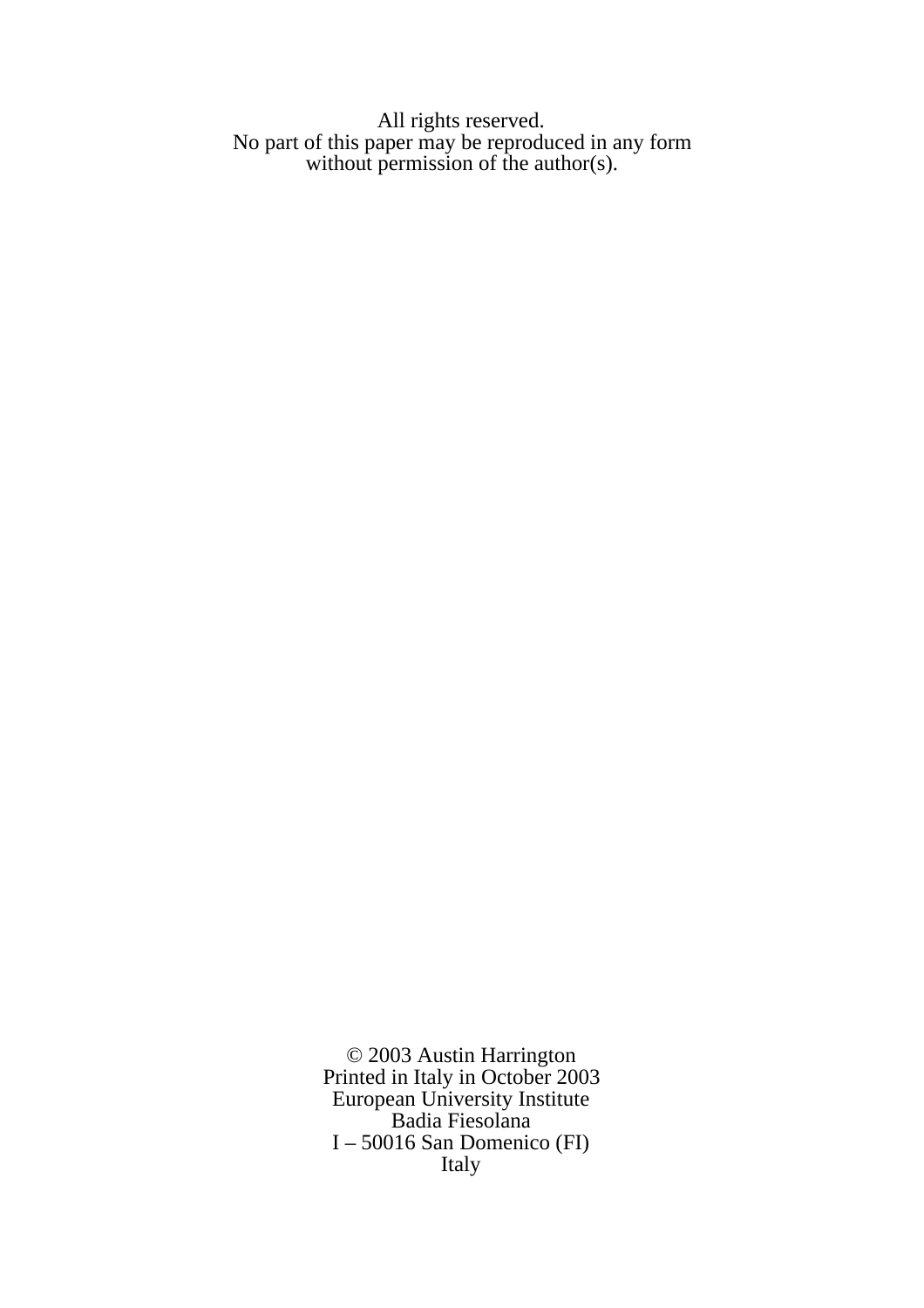## **Concepts of Europe in Classical Social Theory: Themes in the Work of Ernst Troeltsch and his Contemporaries and their Status for Recent Conceptions of Modernity in Europe \***

#### **Abstract**

Current debates about European cultural and political identity suggest a need for closer investigation of the conceptions of Europe articulated in classical social theory. This article examines the conception held by the German sociological theologian and close colleague of Max Weber, Ernst Troeltsch. The article argues that in his writings on modernity, historicism and 'Europeanism' (*Europäismus*), Troeltsch qualifies Weber's vision of the 'universal significance and validity' of occidental rationalism by partly replacing Weber's abstract thematization of the occident by European cultural experiences in particular. Troeltsch here produces a more culturally localized and concretized account of the precise sense in which modernization processes accede to 'universal-historical' meaning. Troeltsch's clarification serves both as a precursor to contemporary thinking about multiple modernities and as a fund of counterresponses to the claims of recent post-colonial critics about malign Eurocentrism in social theory. His statements deserve to be read alongside those of contemporaries such as Simmel, Durkheim, Jaspers, Mannheim and Alfred Weber and reappraised in the light of current positions in comparative historical sociology and European philosophical self-understanding.

**Keywords**: Ernst Troeltsch; Max Weber; Europeanism; Eurocentrism; historical sociology; multiple modernities.

Ernst Troeltsch (1865-1923) is best known as a theologian of the late Wilhelmine period in Germany and as a close colleague of Max Weber at Heidelberg. Most of his writings address questions in theology, ethics and the philosophy of religion in the German Protestant tradition of historical theology, after F.D.E. Schleiermacher and the 'History of Religion School' represented by Albrecht Ritschl at Göttingen. But Troeltsch is also recognized in sociology for his study, *The Social Teaching of the Christian Churches* (of 1912), which was influenced by Weber's *Protestant Ethic*, and for various essays on historicism and the history of European ideas in his third volume of Collected Works, titled *Der Historismus und seine Probleme* (of 1922). This volume includes a lengthy notable section on 'Europeanism' (*Europäismus*), which forms the main subject of this article.

I will not claim that Troeltsch's writings have the same sociological depth as Weber's or the same immediate relevance to empirical research. Troeltsch's chief contribution remains in the field of theology, not sociology. But I will argue that insofar as Troeltsch consciously kept a foothold in both sociology *and* theology, consciously addressed normative questions in religious belief-systems and did not declare himself to be – in Weber's famous self-description – 'religiously unmusical', his writings allow us to deal in some ways more adequately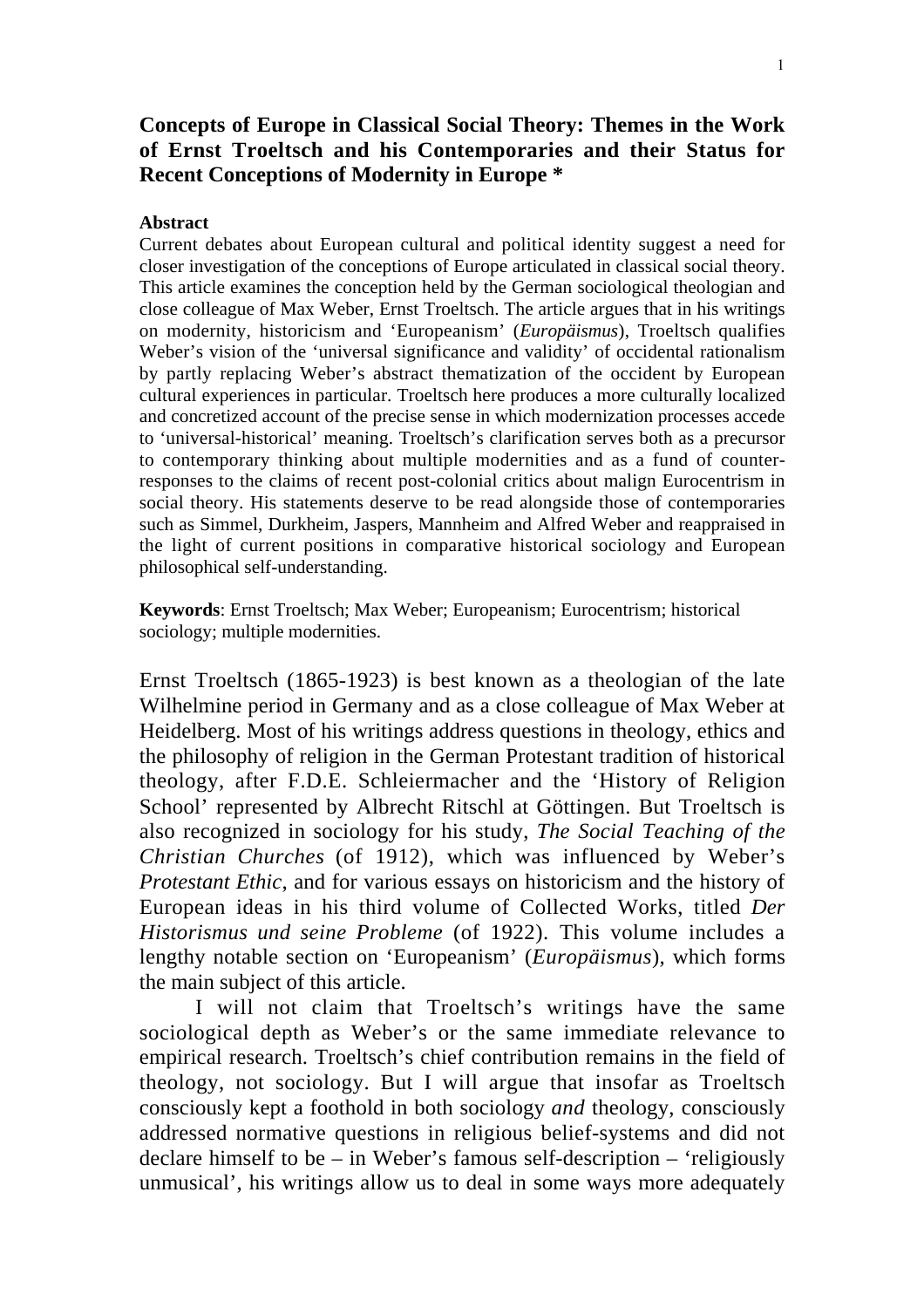than Weber's with the more philosophical, theological and certainly thorny question of 'validity' and 'universality' in occidental rationalism. Of course many other writers at Heidelberg and elsewhere in Germany and Europe addressed this question in the same inter-war period. It is sufficient to mention Jaspers' early *Psychologie der Weltanschauungen*, Mannheim's and Alfred Weber's *Kultursoziologie*, Scheler's *Wissenssoziologie*, Husserl's late *Crisis of the European Sciences*, Elias' early work for *The Civilizing Process*, Voegelin's sociology of cosmologies, Schutz's early phenomenological studies and later 'multiple realities' conception, Cassirer's *Philosophy of Symbolic Forms*, Arendt's doctoral dissertation on love and St. Augustine, Gadamer's early studies on Greek philosophy and of course, rather notoriously, Parsons' early vision as a student at Heidelberg in the late 1920s. But it is Troeltsch's neglected contribution which will be examined here.<sup>1</sup>

I begin by setting out the most salient contexts of late nineteenthand early twentieth-century thought about Europe and its place in 'civilization'. I then turn to the main ways in which Troeltsch's writing departs from Max Weber's statement of the 'universal significance and validity' of occidental rationalism. I here advert to several ambiguities in the famous openings words of Weber's Preface to the *Gesammelte Aufsätze zur Religionssoziologie*. I follow this with an excursus on Parsons', Habermas' and Wolfgang Schluchter's conflicting readings of these words, before finally turning in full to Troeltsch's Europeanism. I conclude with an account of the significance of what I shall call 'singular universals' and 'singular universalism' for contemporary understandings of modernity.

But first of all, I set out two main sets of contemporary issues that motivate this investigation. These are the thesis of 'multiple modernities' and the current question of European cultural and political 'identity'.

### **Multiple modernities**

The thesis of multiple modernities has been adumbrated by Shmuel Eisenstadt (1987a; 1999; 2002), Wolfgang Schluchter (1979; 1988; 1996; 1998) and Björn Wittrock (2002) in several important edited collections, with further contributions from Arnason (1993; 1997; 2003), Wagner (1994; 2001a; 2001b), Szakolczai (1999; 2003) and Delanty and Isin (2003). The thesis holds that no one paradigmatic sequence of modernization governs social evolution. No single condition of modernity contrasts with any single condition of 'tradition' or 'traditionalism'. There can be multiple trajectories of modernity and multiple imbrications of modernity and tradition. Many different modernities occur at different times and places and at different speeds of development. The particular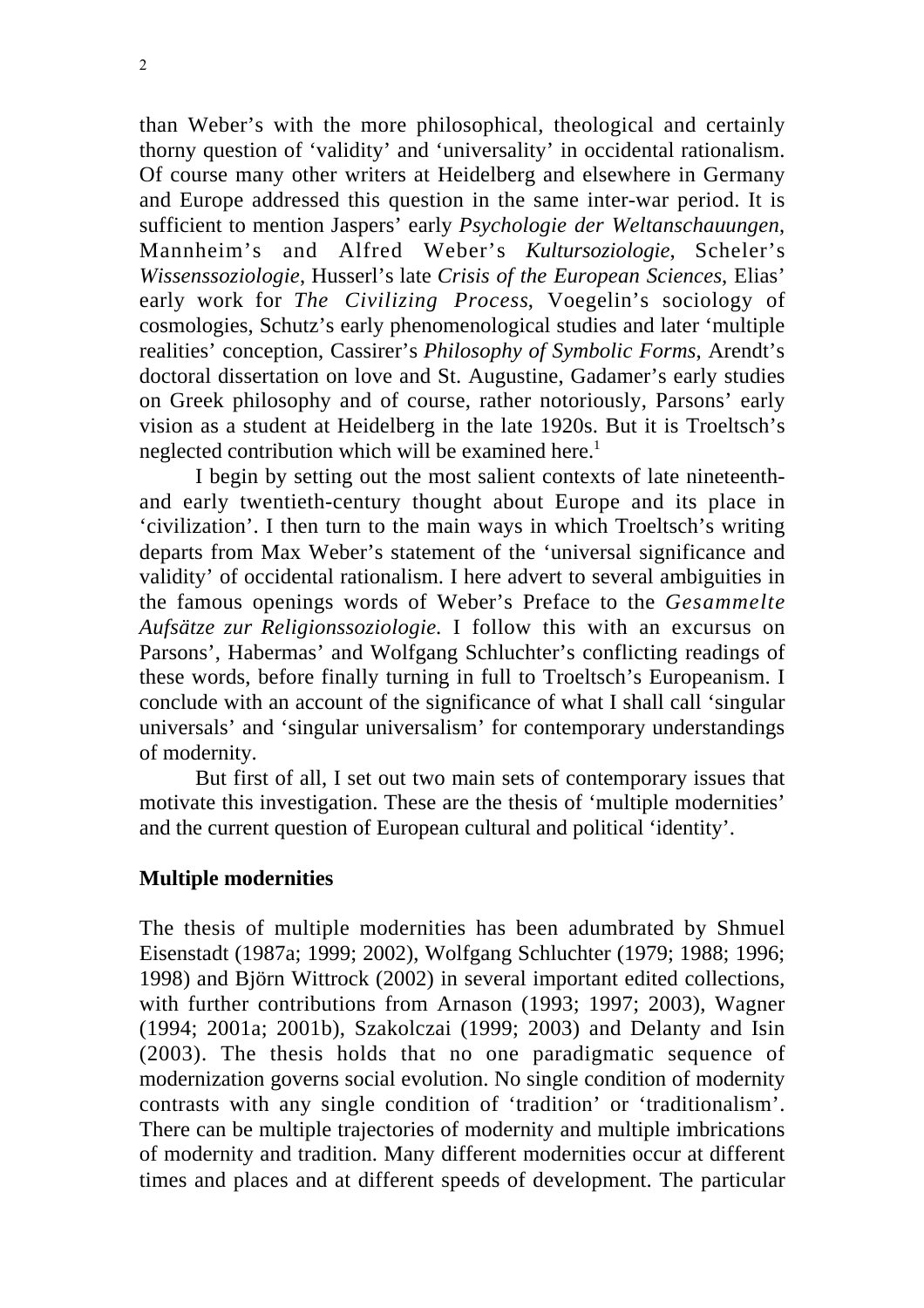course of modernization theorized by Parsons and his school on the model of nineteenth-century western European and then twentiethcentury north American industrial society is not valid for all societies. It is preferable rather to speak of different sites and pathways of modernization in diverse world regions, which can include China, India and Japan as much as north and south America, the Mediterranean and the Middle East or any other appropriate territorial division. Eisenstadt's studies in particular begin from Jaspers' thesis of the Axial Age civilizations of China, India, Persia, Israel and Greece in the period 800 to 200 BC (Jaspers 1953; Eisenstadt 1986; 1987b; Eisenstadt, Schluchter and Wittrock 2001; Eisenstadt and Sachsenmaier 2002).

The thesis of multiple modernities thus corrects some of the more Eurocentric tendencies of earlier generations of social theory, and thereby vindicates the project of structural analysis of global social change. It provides a response to the claims of postcolonial critics about ethnocentrism in western social science, and at the same time demolishes obscurantist notions of 'clashes of civilizations' popularized by writers such as Huntingdon (1996). It shows how different civilizations can start from different fundamental premises but still share common world experiences that lead to change, self-criticism and inter-cultural dialogue.

## **European 'identity'**

Debates today about European cultural and political 'identity' raise a plethora of issues reaching well beyond the scope of this article (see Friese and Wagner 2002, 2003; Friese, Negri and Wagner 2002; Delanty 1995, 2002, 2003; Cerruti 2003; Cerruti and Enno 2001; Passerini 1998; Malmborg and Strath 2002). However, some account must be given of how these issues relate to European thinking in classical social theory. It is possible to speak schematically of three main types of position:

- 1. *Essentialist positions* elide differences between peoples, regions, religions, ethnicities and social classes in Europe; or they erect questionable distinctions between Europeans and non-Europeans; or they ignore longstanding geographical indeterminacies, especially with regard to Asia and 'Eurasia'; or they speak obscurely of a common European 'spirit'.
- 2. *Sceptical positions* discern little possibility of union in Europe higher than at the level of disparate nationalities and nation-states; or they argue that higher-order union can at most occur through functional integration between political, economic and legaladministrative *systems* in the form of technocratic 'outputs from above', not democratic 'inputs from below'; or they argue that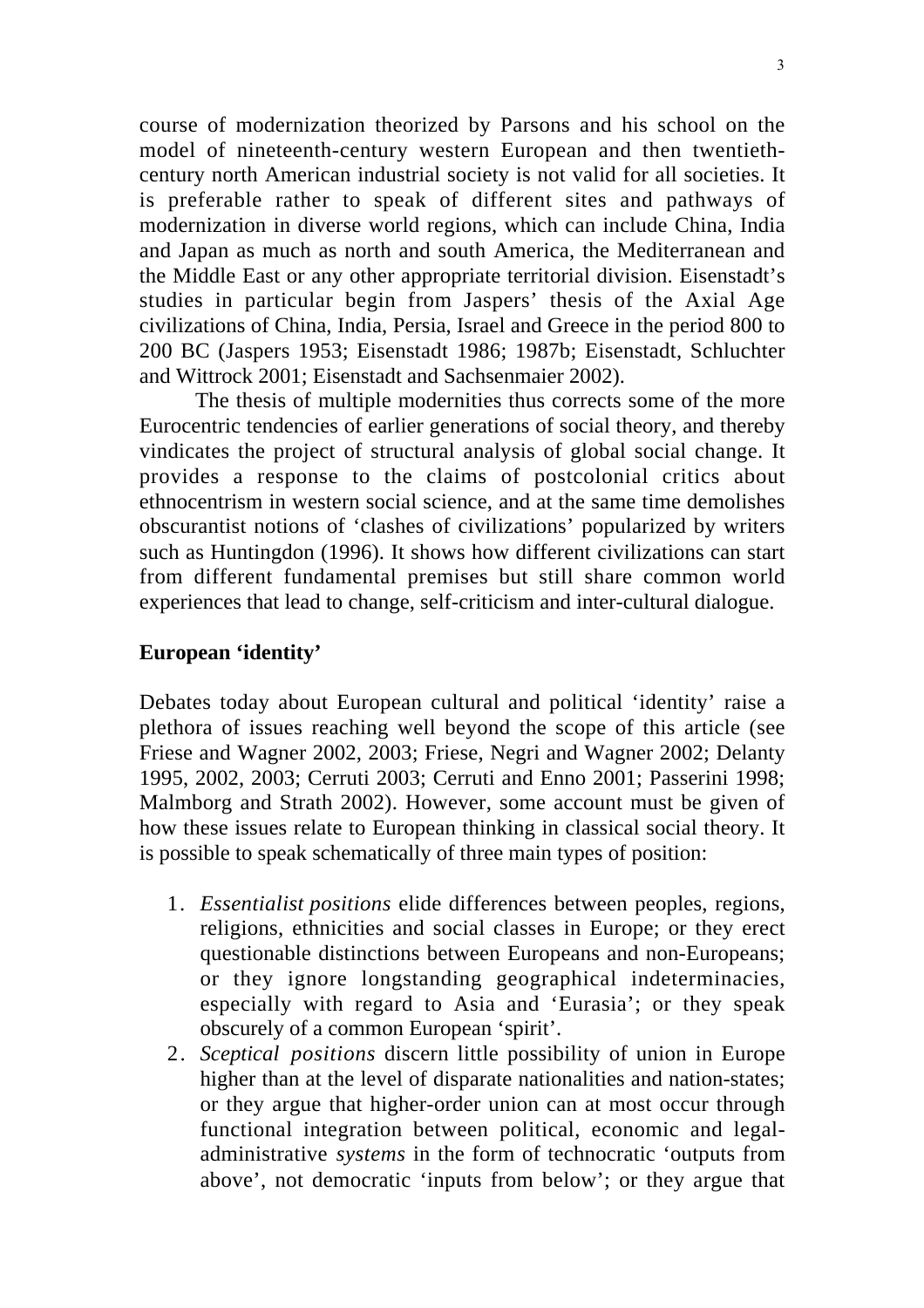projects of union in Europe are of little democratic consequence in the face of global capitalist forces. These positions are represented among others by Grimm (1995), Offe (1998) and leftist critics such as Anderson (2002, 2003) and Debray (2003).

3. *Constitutionalist positions* hold that higher-order union is possible, but that it is only possible and only desirable in the form of a federal 'constitutional patriotism' that goes decisively beyond traditional national patriotism. Nationality and all other markers of cultural identity are seen as playing little or no relevant role, neither fostering nor hindering or mitigating union. Nationality is seen as an artificial and ultimately redundant construct of sovereign polities, not a foundation of them. This third type of position is defended in its austerest form by Habermas (2001a, 2001b).

Essentialist positions are clearly objectionable. Sceptical positions are less objectionable insofar as they illuminate both obstacles to union and sources of hegemony, exclusion and diminished democratic agency in the global context. However, in most other respects, they tend, implicitly, either to acceptance of conservative nationalist notions of solidarity or to rather determinist, functionalist and reductionist – not to say defeatist – forms of reasoning. On both accounts they remain unduly narrow and unimaginative in their sense of the scope for democratic agency (notwithstanding the insight in Gramsci's celebrated maxim, 'pessimism of the intellect, optimism of the will'). Constitutionalist positions obviate these faults but raise further difficulties. It is unlikely that a constitution *alone* will invite broad democratic identification with a common European polity, and it is doubtful that a constitution *alone* can account meaningfully for all that has been and might be signified by this polity in future for all of its possible citizens. It is arguable that rather thicker efforts need to be undertaken in cultural and political characterization, where some attempt is made to describe some distinctively European historical experiences in social, political, intellectual and religious life. It is certain that all such efforts will run a risk of essentialism, but it is not certain that they must degenerate into essentialism *necessarily*. It should be possible to produce more 'substantial' accounts of European civilizational forms that amount to more than a roll-call of differential exclusions and negations: the non-African, the non-Asian, the non-Judaeo-Christian, and so on. I will argue in the following that classical social theory provides at least some clues for a more 'substantial' account of European civilizational forms. Before turning to Troeltsch's contribution, I begin with an overview of the main late nineteenth- and early twentieth-century repertoires of thought.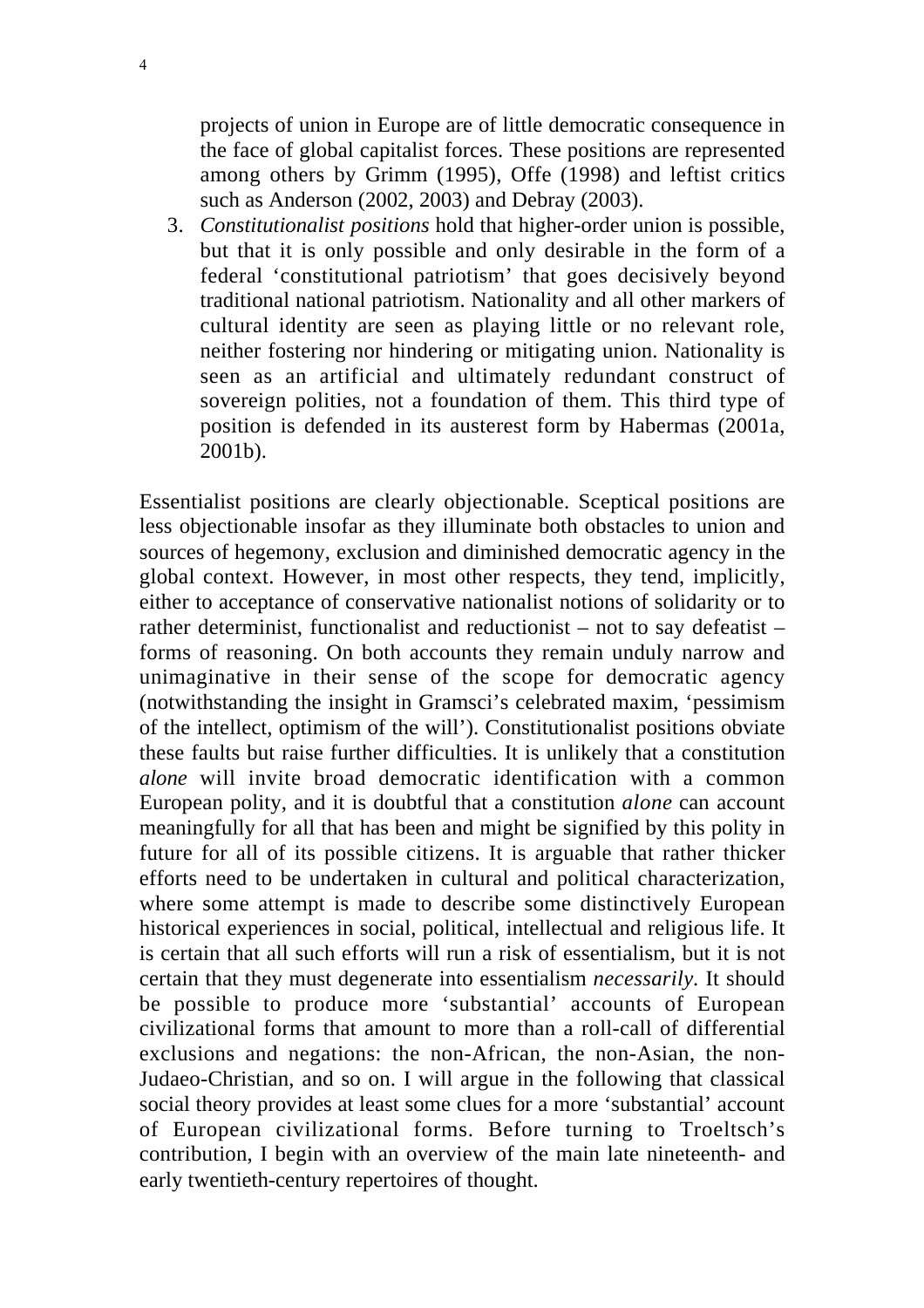#### **Europeanism and Eurocentrism, c. 1880-1945**

The prospects of finding resolutely self-critical accounts of European civilization in nineteenth-century social thought certainly do not appear promising. If any case is to be made for a phenomenon of malign Eurocentrism in social thought of the period, it is most surely to be lodged against Comte, Spencer, Taine and – rather later – Pareto and Mosca. On one side of these figures stand the chauvinist discourses of social Darwinism and 'racial science'. On the other side stand more liberal figures such as Tocqueville and Mill. Common to most of these writers are notions of 'stages' or 'steps' of evolution marked out by European examples. Such notions range from the conceptions of eighteenth-century British political economy and utilitarianism down to those of later nineteenth-century German figures such as Lamprecht.

Although Marx and Durkheim both advance substantially beyond the tacit positivist metaphysics of much nineteenth-century thought, their writings still share an assumption of the paradigmatic course of European social evolution. Durkheim's are closely informed by anthropological studies of non-western societies, while Marx's of course allow for precapitalist modes of production: not only feudalism but also the so-called 'Asiatic mode of production', as well as Lenin's later 'unequal rates of development' theorem. But both Marx and Durkheim still defend a unilinear schema of development, which leads eventually toward the type of capitalist socio-economic structure prevalent in nineteenth-century industrial Europe. It cannot be said that these assumptions are fundamentally questioned or revised during the process of sociology's institutionalization in the US in the 1940s, after Sorokin and Parsons. For the most part they are reinforced.

Similarly, when we turn to direct thematizations of European culture in the period, the prospects scarcely look better. Most conceptions are not sociologically reflective. Some speak only in terms of canons of personalities mapped out by the names of great male artists, philosophers, scientists and statesmen; or they equate Europe with Judaeo-Christianity; or they define Europe by the sum of European nations, each with a unique mission in the schema of world culture, in the spirit of Mazzini; or they heark back to an eighteenth-century ethos of enlightenment cosmopolitanism, ignoring the restriction of this ethos to tiny aristocratic elites, touring gentlemen and patrons of the royal courts.

After the outbreak of war in 1914 and the resultant trauma, many discourses switch rapidly to tones of fatalism and pessimism. Often they are characterized by plangent lamentation for lost heritage or by dark resignation before an all-enveloping 'Asiaticism'. Prime among these is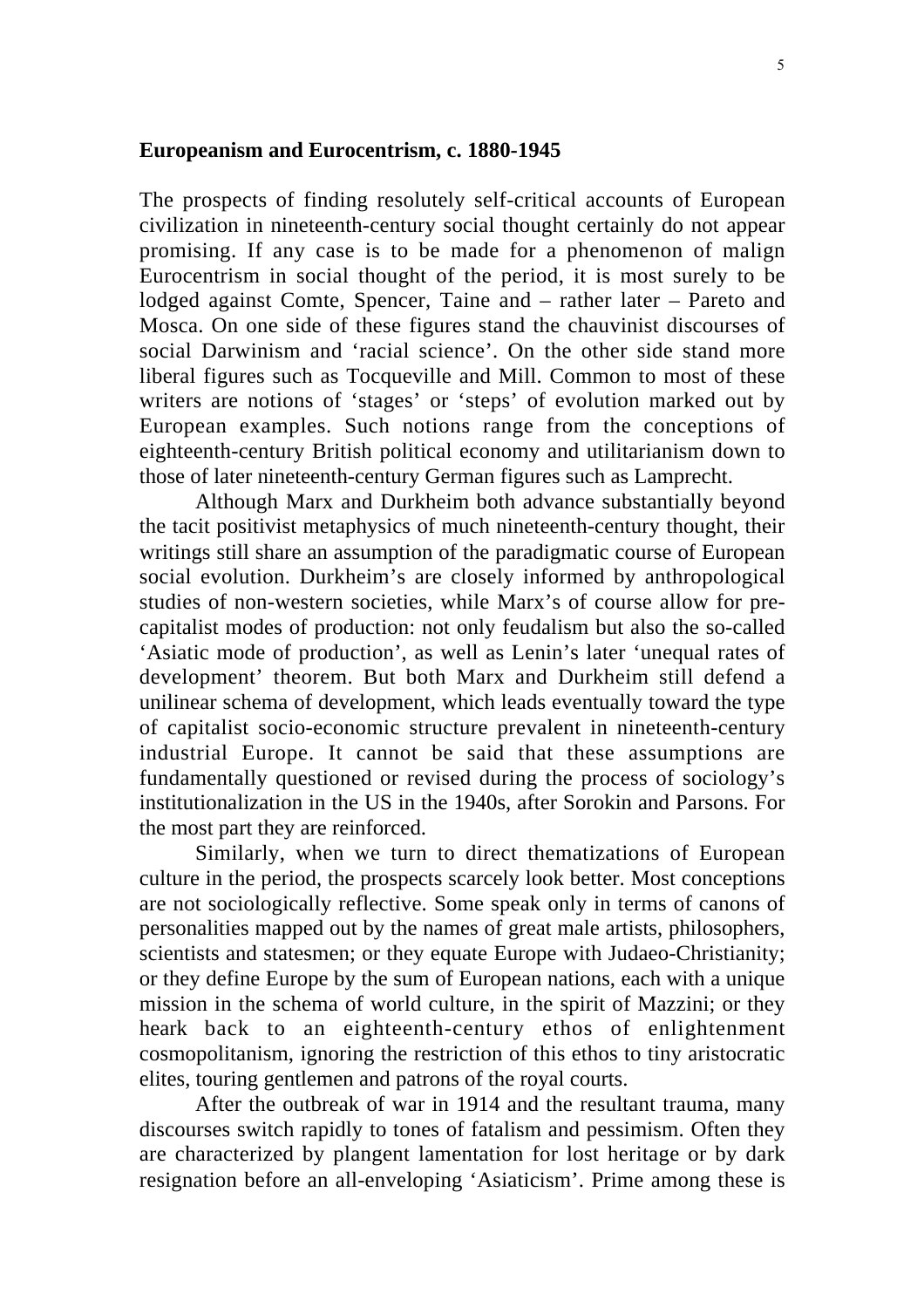Oswald Spengler's *Decline of the West* (of 1918-22), which finds numerous echoes in European jeremiad writing of the inter-war period. Humanistic nostalgia narratives appear in Germany in the post-1918 writing of Thomas Mann, and later Friedrich Meinecke after 1945. French literary life in the 1920s notably revolves around anguished denunciations of western civilization among the dadaists and surrealists and a craze for 'Orientalism' – as well as chauvinist anti-Orientalism – among writers such as Henry Massis and Drieu La Rochelle, as well as Céline (Said 1978; Cadwallader 1981). Less extreme but still largely ante-diluvian statements occur among figures such as Hermann Hesse, Arnold Toynbee, T.S. Eliot and C.G. Jung. Essentializing motifs also return to a degree in more reflective texts of the period such as Paul Valéry's *Crise de l' esprit* (of 1919), Paul Hazard's *Crise de la conscience européene* (of 1935), Léon Brunschvicg's posthumous *Esprit européen* (of 1947) and (later) Jaspers' *Vom europäischen Geist* (of 1947). These contexts of thought tend to be characterized by a certain portentous ethos of tragedy. Platonism and Christianity are said to have fallen in Flanders' fields. Europe is said to have reached her summit of self-understanding in the moment of her downfall – an image famously recalling Hegel's wise Owl of Minerva flying only at the twilight.

It is important, however, to appreciate the ambiguous multifacetedness of European intellectual life between the wars and to recognize ways in which many writers at the same time sought to think creatively and constructively about 'decadence'. The inter-war period was clearly a time in which a multitude of social and intellectual undercurrents eventually polarize around the virulent forces of chauvinism, nationalism and anti-Semitism on the one hand, fatalism, nihilism and anti-intellectualism on the other. This was the 'crisis' feared and fought against by Valéry, Husserl, Romain Rolland, Dietrich Bonhoeffer and many others. But it should be stressed that the social crisis was not inevitable after the Versailles settlement of 1919; nor was it inevitable after 1929. A great many intellectuals and ordinary citizens sought to grapple with the question of Europe's place in the world, its traditions of science and humanistic culture, its notions of democracy and its concomitant trail of destruction and conquest, as complicated strands of a substance of lived value-orientation. Of all the most equivocal of legacies in this connection, the most influential is surely Nietzsche's, and his statements here deserve some consideration.

It is possible, up to a point, to distinguish between a reactionary Nietzsche – the Nietzsche of the cult studied by Tönnies (1990) [1897] – and a subtler, more challenging and contemporary Nietzsche. The former speaks derisorily of Europe's 'modern ideas' of democracy, egalitarianism, socialism and feminism emanating from Christian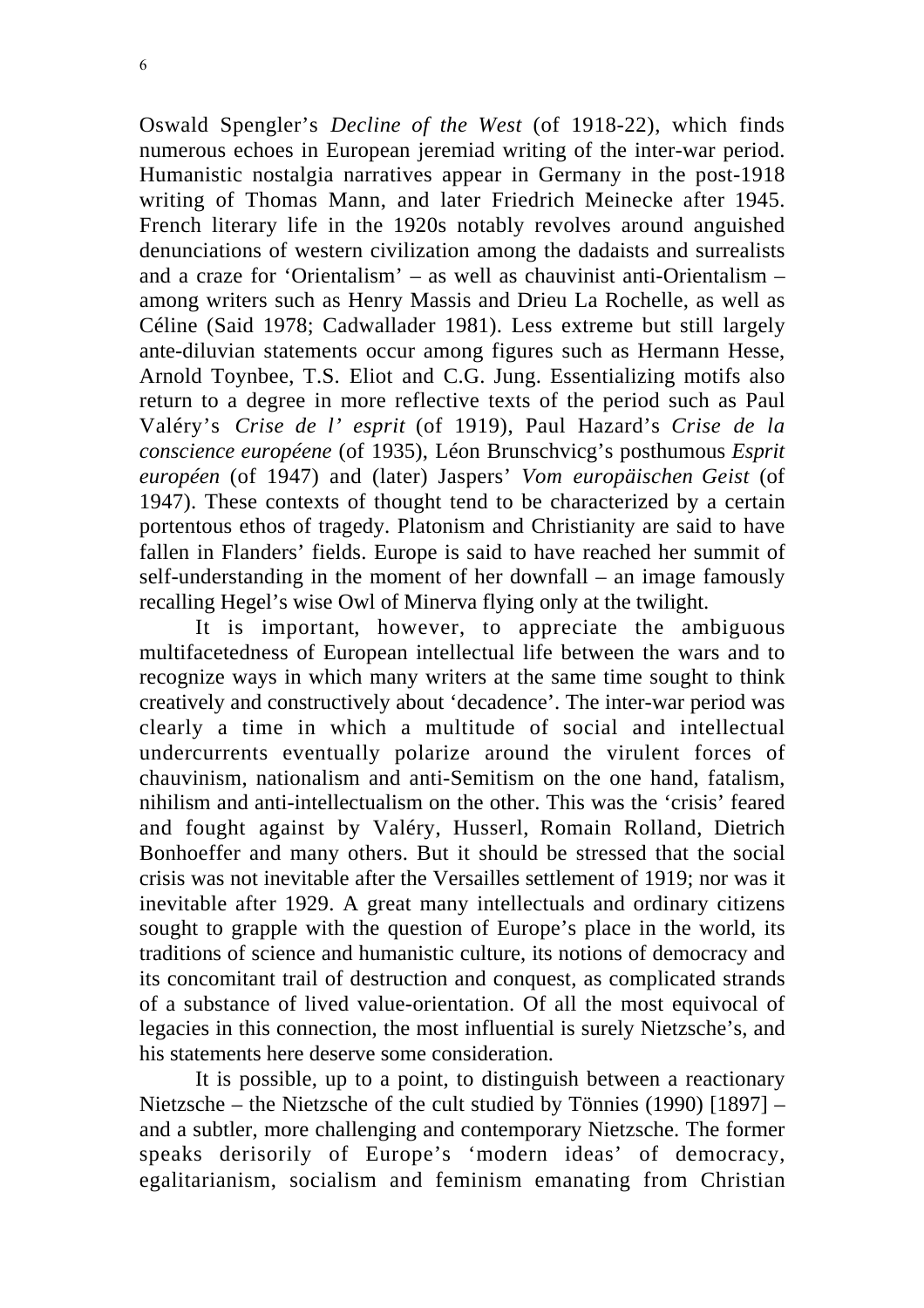fraternity, ressentiment and the herd instinct: Nietzsche writes of the 'European of today' as a 'sublime abortion', obsessed with industry, conformism and professionalism, committed to the 'democratic mixing of classes and races' (2001a: 56, 114, 128; 2001b: 215-6). The latter looks to 'we good Europeans', beyond nationalism and 'fatherlandishness' (2001a: 134-9; 1967): Nietzsche declares that Europe's future will lie not in an 'eternalization of the European system of many petty states', not in the 'national scabies of the heart and blood poisoning with which European peoples nowadays delimit and barricade themselves against each other as if with quarantines' (2001b: 242). 'We who are homeless are too diverse and racially mixed in our descent, as "modern men", and consequently we are not inclined to participate in the mendacious racial self-admiration and obscenity that parades in Germany today' (2001b: 242):

Whatever term is used these days to try to mark what is distinctive about the European, whether it is 'civilization' or 'humanization' or 'progress'…; behind all the moral and political foregrounds that are indicated by formulas like these, an immense *physiological* process is taking place and constantly gaining ground – the process of increasing similarity between Europeans, their growing detachment from the conditions under which climate- or class-bound races originate, their increasing independence from that *determinate* milieu where for centuries the same demands would be inscribed on the soul and the body – and so the slow approach of an essentially supra-national and nomadic type of person who, physiologically speaking, is typified by a maximal degree of the art and force of adaptation. This process of the *European in a state of becoming* can be slowed down in tempo through large-scale relapses… The still-raging storm and stress of 'national feeling' belongs here, as does the anarchism that is just approaching. […]

[T]he most unambiguous signs declaring that *Europe wants to be one* are either overlooked or willfully and mendaciously reinterpreted. The mysterious labor in the souls of all the more profound and far-ranging people of this century has actually been focused on preparing the path to this new *synthesis* and on experimentally anticipating the Europeans of the future. (2001a: 133-4, 148) (emphasis in original)

Many of the more palatable aspects of Nietzsche's dicta lie at the forefront of recent deconstructive readings of European relations to the Other, descending through Freud and Heidegger to Derrida (1992), Deleuze and Guattari (1980: 27-31), Kristeva (2000), Cacciari (1994, 1997), Said (2003) and many others. These engagements indicate the complexity of the beast called 'European nihilism'. They bring into focus a broad swathe of earlier contexts of intellectual de-centering and selfothering in Europe, represented by texts such as Karl Kraus' *The Last Days of Humanity* (of 1920), Robert Musil's 'Helpless Europe' (of 1922), André Malraux's *Tentation de l'Occident* (of 1926), the later Thomas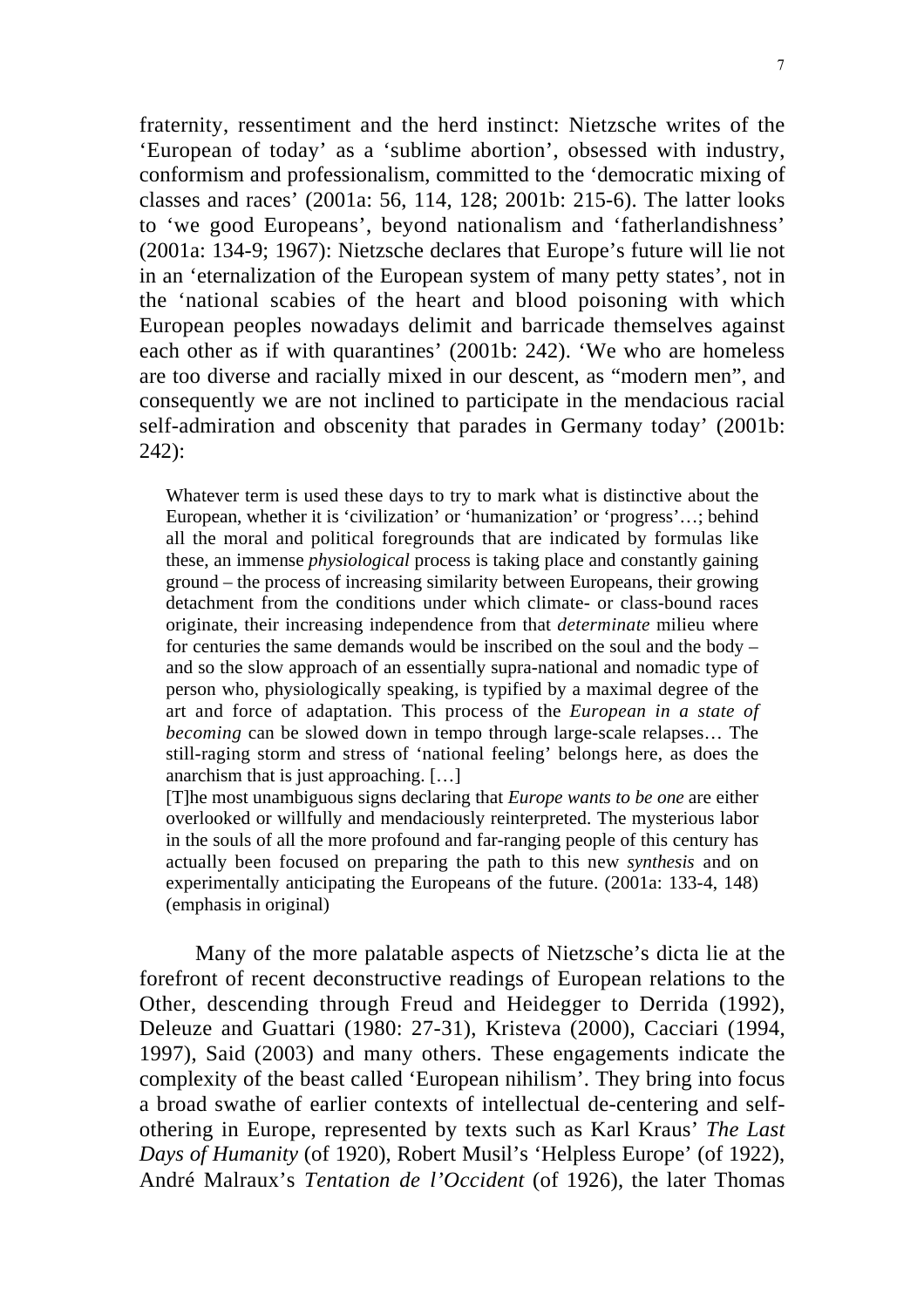Mann's 'Achtung Europa!' (of 1935), James Joyce's late *Finnegan's Wake* (of 1939), Hermann Broch's theme of the 'gay apocalypse' in his study *Hugo von Hofmannsthal and his Time* (of 1955), Elias Canetti's *Crowds and Power* (of 1960), Karl Löwith's *Martin Heidegger and European Nihilism* (of 1965) and Arendt's *Life of the Mind* (of 1971). But it is equally important to consider other interventions of a more conventionally sociological kind. Among these are two remarkable statements in Durkheim and Simmel.

Durkheim's closing pages in *The Division of Labour in Society* (of 1893) suggest that economic interdependence relations among European nation-states are fast bringing into being a single, functionally integrated society. 'Between the different types of society coexisting on earth', Durkheim writes,

there are too many intellectual and moral divergences to be able to live in a spirit of brotherhood in the same society. Yet what is possible is that societies of the same species should come together, and it is indeed in this direction that our society appears to be going. We have seen … that there is tending to form, above European peoples, in a spontaneous fashion, a European society that has even now some feeling of its own identity and the beginnings of an organization. If the formation of one single human society is for ever ruled out …, at least the formation of larger societies will draw us continually closer to that goal. (1984: 337).

Durkheim's mode of argument here is clearly a functionalist one. His proposal is that if there is an emergent sentiment of solidarity in Europe, it is the outcome of increasingly shared economic interests, not of any previously kindred beliefs and values. But Durkheim's plausible implication is that such interdependencies will in turn foster practices of mutual civic identification across national boundaries.

Simmel, like many German intellectuals and war volunteers (including many Jews) at first saluted the Prussian war campaign for its effect of uniting the German folk against decadent French and English *Zivilisation*. But Simmel swiftly retracted this partisanship, declaring in March 1915 that Europe will in future have to see itself as one worldhistorical bloc, at once internally riven by national conflict and externally united as one bloc among others (Simmel 2000a). Echoing Nietzsche, Simmel avows that 'just as it lies in the essence of life to reach beyond life, so it belongs to the essence of German culture to find itself beyond itself' – in 'Europeanism' (*Europäertum*). Simmel announces that unlike 'internationalism' – by which he appears to mean both aristocratic cosmopolitanism and socialism – Europeanism is 'not reachable by an aggregation or an abstraction' (*nicht durch Zusammensetzung oder Abstraktion erreichbar*). It is 'something thoroughly primordial' (*etwas*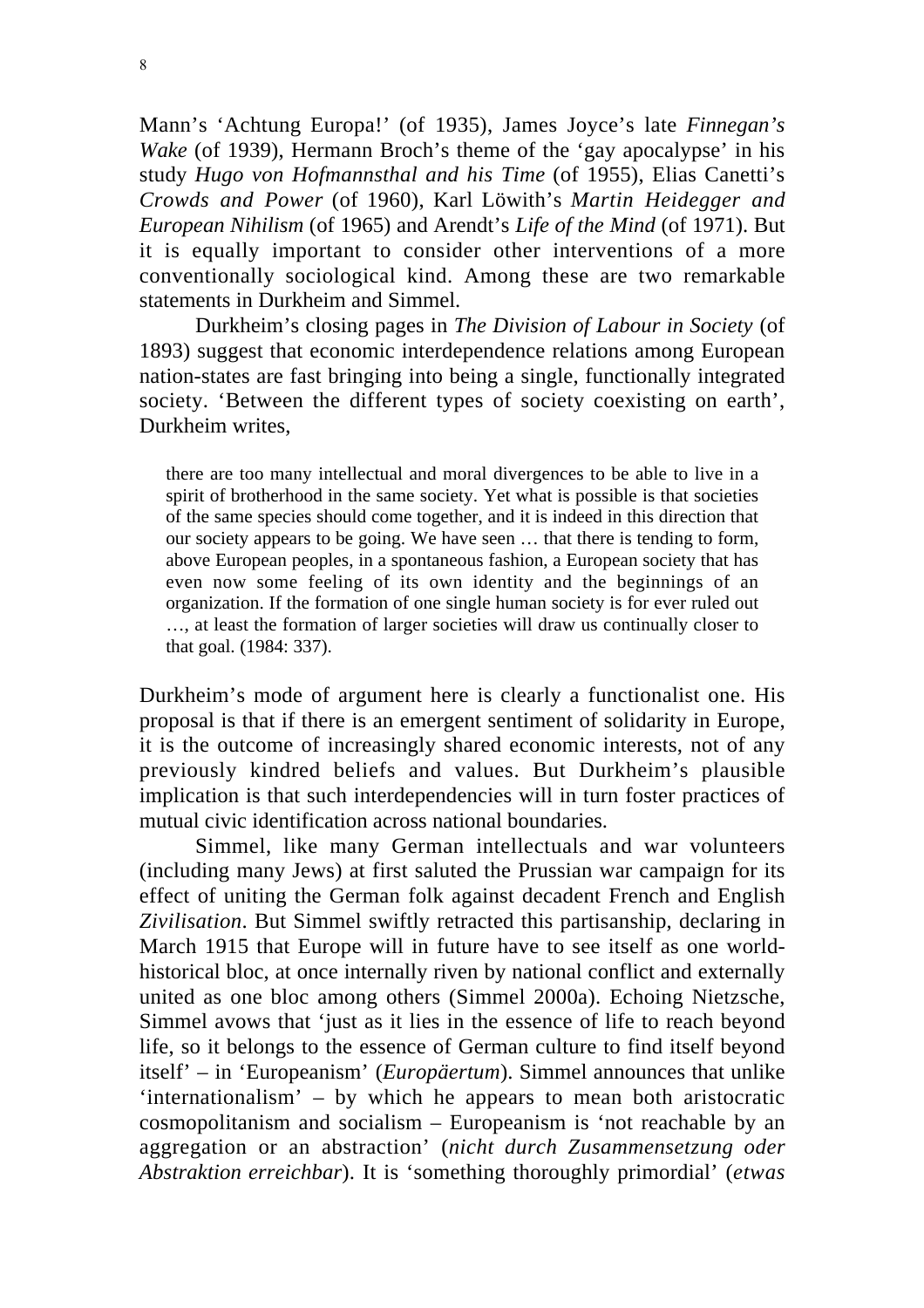*durchaus Primäres*), 'fixable neither by logic nor by definite contents' (*nicht logisch oder mit bestimmten Inhalten festzulegen*). It nourishes and extends nations without destroying them (2000a: 114, 115-6). Not without a certain tinge of anti-Americanism, Simmel writes in July 1915 of America's delivery of arms to England:

As paradoxical as it may sound at present, I am convinced that Europe remains a unity relative to other parts of the world. Europe once possessed a species of solidarity. Today, however, Europe's unity appears only under the sign of negativity: it is dismembering itself, in hateful struggle with itself.

Europe is on the point of committing suicide. And America here sees a chance to place itself at the pinnacle of world events. It waits in the wings, like an heir at the death bed of the rich father.

America's munitions deliveries ... are the first great practical manoeuvre with which America hopes to speed up the clock of world history. America furnishes the European peoples with the weapons with which to destroy themselves to its advantage – and has itself paid for them in [Europe's loss of] immeasurable riches. In a single stroke, America contrives Europe's enervation in two ways: a masterpiece of world-historical speculation! […]

For far too long we have assumed the course of world history to unfold on Europe's shores alone, the crest of its waves leaving Asia millennia in the past and now coming to rest for ever in our continent.

The disaster of this inner-European war is that its acute afflictions and sufferings raise Europe's insularity to unparalleled heights in just the moment that this insularity threatens us with an unprecedented world-historical danger. In the end Europe dwells in *one* house, America in another. (Simmel 2000b: 138-9, 142) (translation by A.H.)

Durkheim's and Simmel's statements on Europe are partly comparable to Troeltsch's. Like Simmel, Troeltsch moved rapidly from an initial nationalist outburst to insistence on peace in a legal framework (Cho 1995, 1996, 1998). By 1919 he calls for acceptance of Versailles and (with Weber) rejection of the romantic-nationalist sentiments and utopian-anarchist sentiments then rife in Germany. In the last five years of his life Troeltsch thematizes Europe as a horizon for future cultural and political 'synthesis' and 'compromise'. Although he remains alert to the popular sense of servitude to France and America and mistrust of Wilson's League of Nations, he adheres to the principle of a system of international law. His writings see Europe as a possible intermediary political agency, between nationalism and 'internationalism' (in the sense of socialism).<sup>2</sup> In a late essay on natural-rights traditions in political thought (1925b), he speaks against the grain of the German penchant for a dichotomy between 'western European' legalism and 'true German' 'communality'. He proposes that Wilhelm von Humboldt's idea of the flourishing of individuality in community will find its home neither in Germany alone nor in the England of J.S. Mill but in Europe as a whole,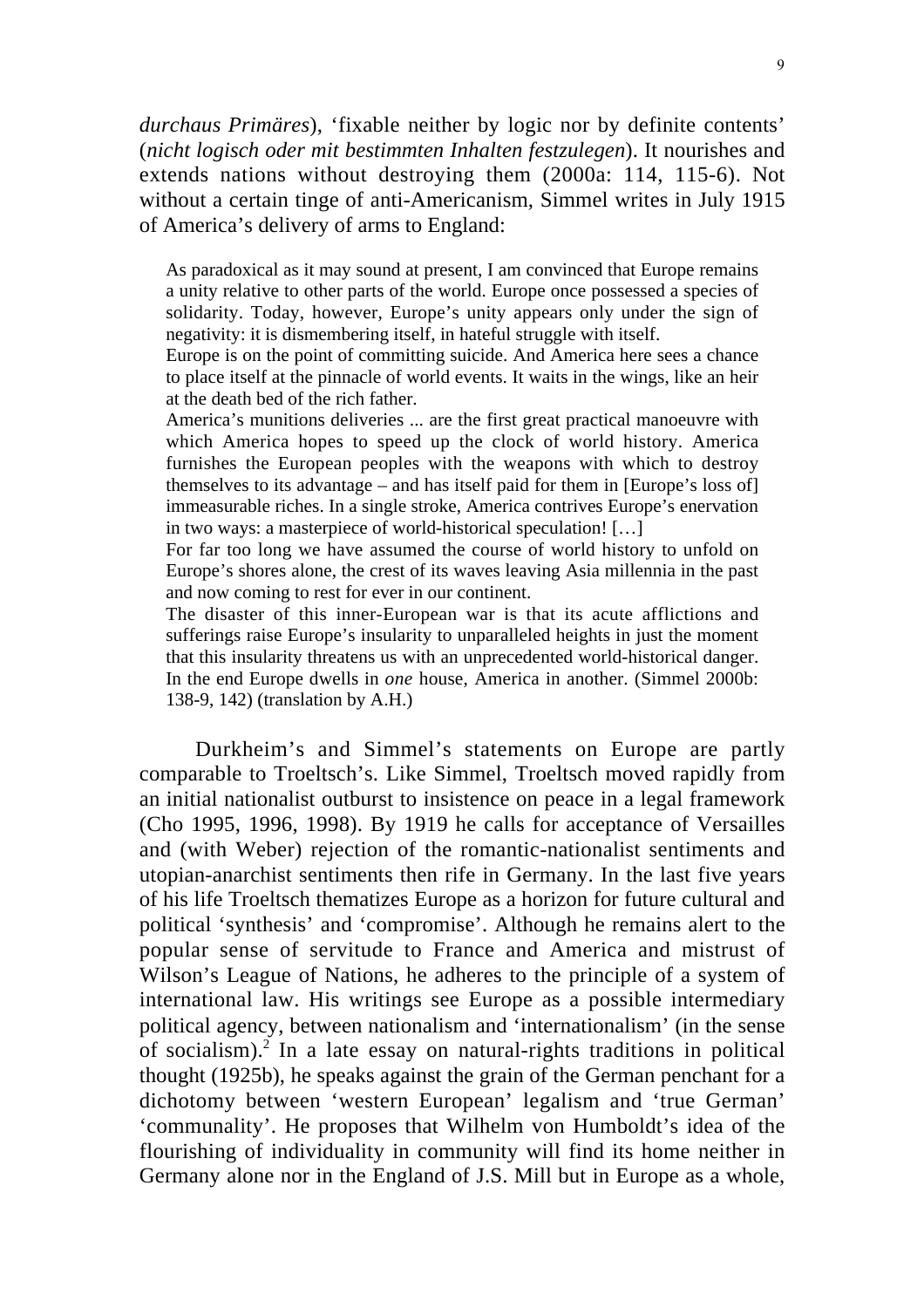in the synthesis of the two traditions. This insistence remains in sharp contrast to those who still adhered to the time-honoured *Kultur-Zivilisation* distinction in Germany. Troeltsch in this sense stands as one of the last representatives of a tradition of nineteenth-century European liberalism which believed ardently in the possibility of trans-national cultural and political consensus. In this respect he also differs from Weber's more conflict-oriented views, as I discuss shortly.

Clearly Troeltsch's liberalism is no longer something to which we can turn for normative guidance in any unmediated way today. The experiences of mass politics, class conflict, revolution and war which dominated the twentieth century make any unmediated return to nineteenth-century liberal precepts unthinkable today. But we should note that it was precisely the German – and German-Jewish – intellectuals' liberal proclivities at Heidelberg and elsewhere that underlay the efflorescence of anti-Eurocentric sociology in their land in the 1920s and early '30s. It was their 'cosmopolitan' sensibility – not a naively aristocratic but a sociologically reflective, cosmopolitan sensibility – that led to the numerous extensions and developments of Max Weber's *verstehende Soziologie*. I now therefore consider how Troeltsch reinterprets Weber's oeuvre and lends to it a self-consciously, selfcritically, 'Europeanist' slant. I here use the term 'Europeanism' – following Troeltsch's *Europäismus* – to denote both (1) empirical sociological characterizations of European affairs and (2) value-laden acclamations of European affairs, but *not* to the neglect, exclusion or denigration of other world regions and civilizations. I use 'Eurocentrism', in contrast, generally always as a term of criticism. However, I signal from the outset here that the mere fact that a scholar concentrates on European affairs as an object of study does not, *by itself*, make that scholar Eurocentric *in any objectionable sense*.

### **Troeltsch and Max Weber**

As is well-known, Troeltsch lived with Max and Marianne Weber in the same house on the Neckar until Troeltsch left Heidelberg for Berlin in 1914. Troeltsch also travelled with the Webers to the St. Louis Congress of Arts and Sciences in 1904 and published much of his work in Weber's *Archiv für Sozialwissenschaft und Sozialpolitik*. This notably included the first installments of Troeltsch's *Social Teaching* study in 1908 and 1910, which appeared as a book in 1912. These were also the years in which Weber published the first version of *The Protestant Ethic* (in 1904-5) (hereafter 'PE') and the four replies to Karl Fischer and Felix Rachfahl from 1907-10, to whom Troeltsch also replied in 1910, defending Weber (Troeltsch 1978; Weber 1978, 2001). Troeltsch also wrote two essays on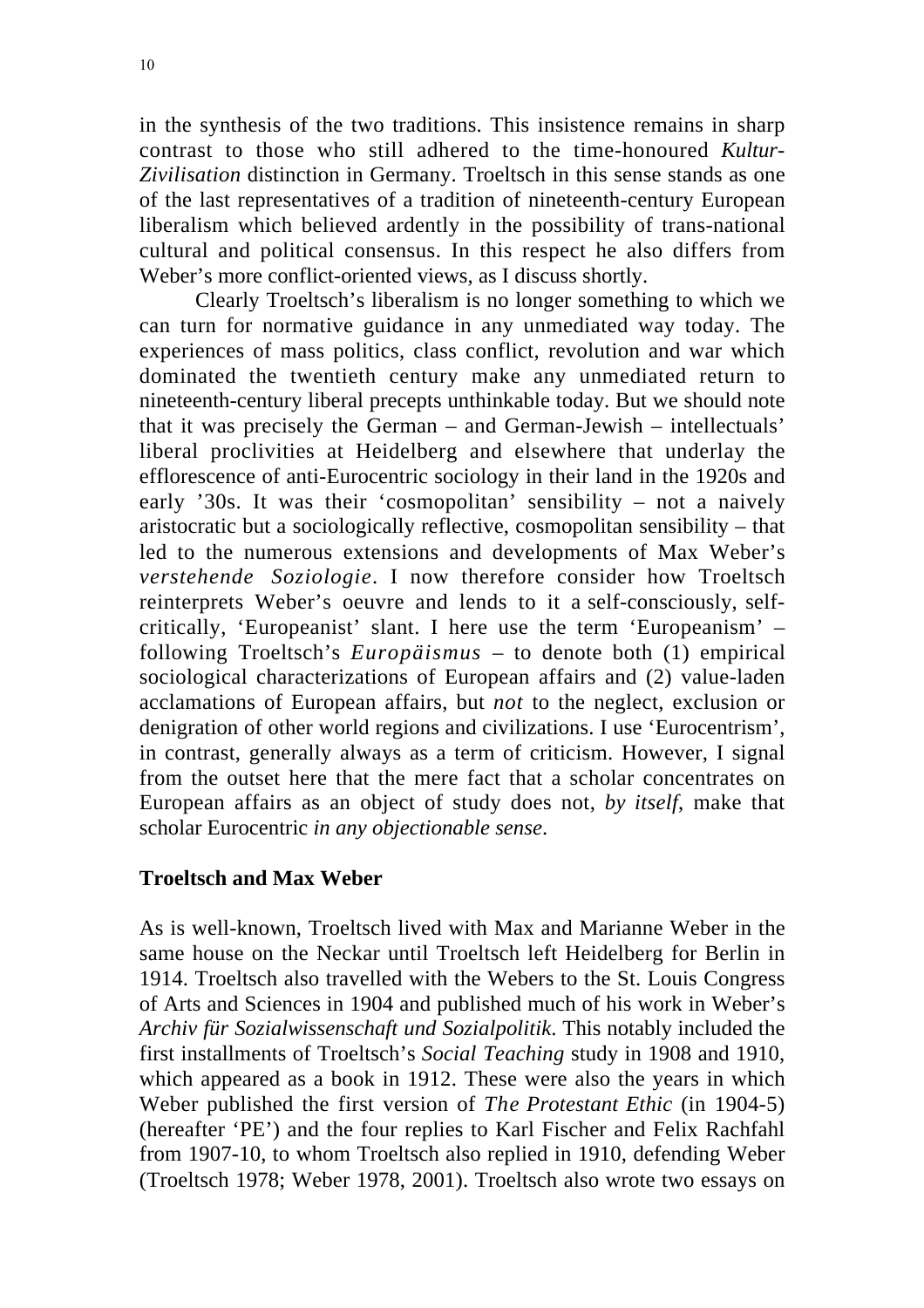Protestantism and secularization in 1906, as well as a review of William James' *Varieties of Religious Experience* in 1904 which impressed Weber (Hennis 1998). Indeed Troeltsch had already written widely on theology and Christian history before Weber began work on the PE in earnest. The two men's collaboration during these years was, therefore, very close. Weber frequently cites Troeltsch in his first reply to Rachfahl, and Troeltsch cites Weber's PE no fewer than 38 times in his *Social Teaching* (Chapman 1993: 4). It can be said that the only significant difference between them at this time was that whereas Weber's interests lay mostly in the sociology and social psychology of religious practices, Troeltsch's lay more in the sociology of theological ideas – although the two sets of interests naturally overlapped considerably.

When, however, Troeltsch took up the chair of philosophy formerly held by Dilthey in Berlin in 1915, the two men's thinking diverged more noticeably. While Weber began his pioneering studies of comparative socio-economic systems, Troeltsch continued to write mostly in the vein of intellectual history. Both men write grand stocktaking statements at the end of their lives. In Weber these take the form of the revisions and additions to the PE, the Intermediate Reflections and Preface to the *Gesammelte Aufsätze zur Religionssoziologie* and the Vocation essays. In Troeltsch they take the form of prefaces and additions to his four volumes of Collected Works (1912; 1913; 1922, 1925a), as well as the late lecture series *Der Historismus und seine Überwindung* (1923). But it is significant that Troeltsch's statements do not assert such sharp conflict between value-perspectives and modern realities as Weber's do. In general, where Weber sets up antinomies, Troeltsch tends to want to resolve antinomies. Where Weber emphasizes antagonism, fragmentation, disenchantment, irreconcilability of value-spheres and choices, born-again polytheism, nationalism and power-politics, Troeltsch will thematize 'synthesis' and 'compromise'. Where Weber sees finally only an internecine war between science and religion, Troeltsch will still see the two thought-systems as compatible with, and criticisable by, one another. It can be said that in these respects Troeltsch's thinking is less hard-edged, less self-consciously 'tragic', than Weber's. It is certainly less mercilessly self-objectivating and distanciating. One may perhaps criticize it for a certain syncretic aspect – it is possibly rather too willing to be inclusive of multiple epistemological standpoints and rather less attuned than Weber's to the prices that sometimes have to be paid for such inclusiveness (although, as I explain shortly, one price it is definitely *not* willing to pay is Hegelian totalizing metaphysics). However, I want to argue that Troeltsch's manner of mediation between value-abstention and value-affirmation remains in some respects more appealing than Weber's. I first set about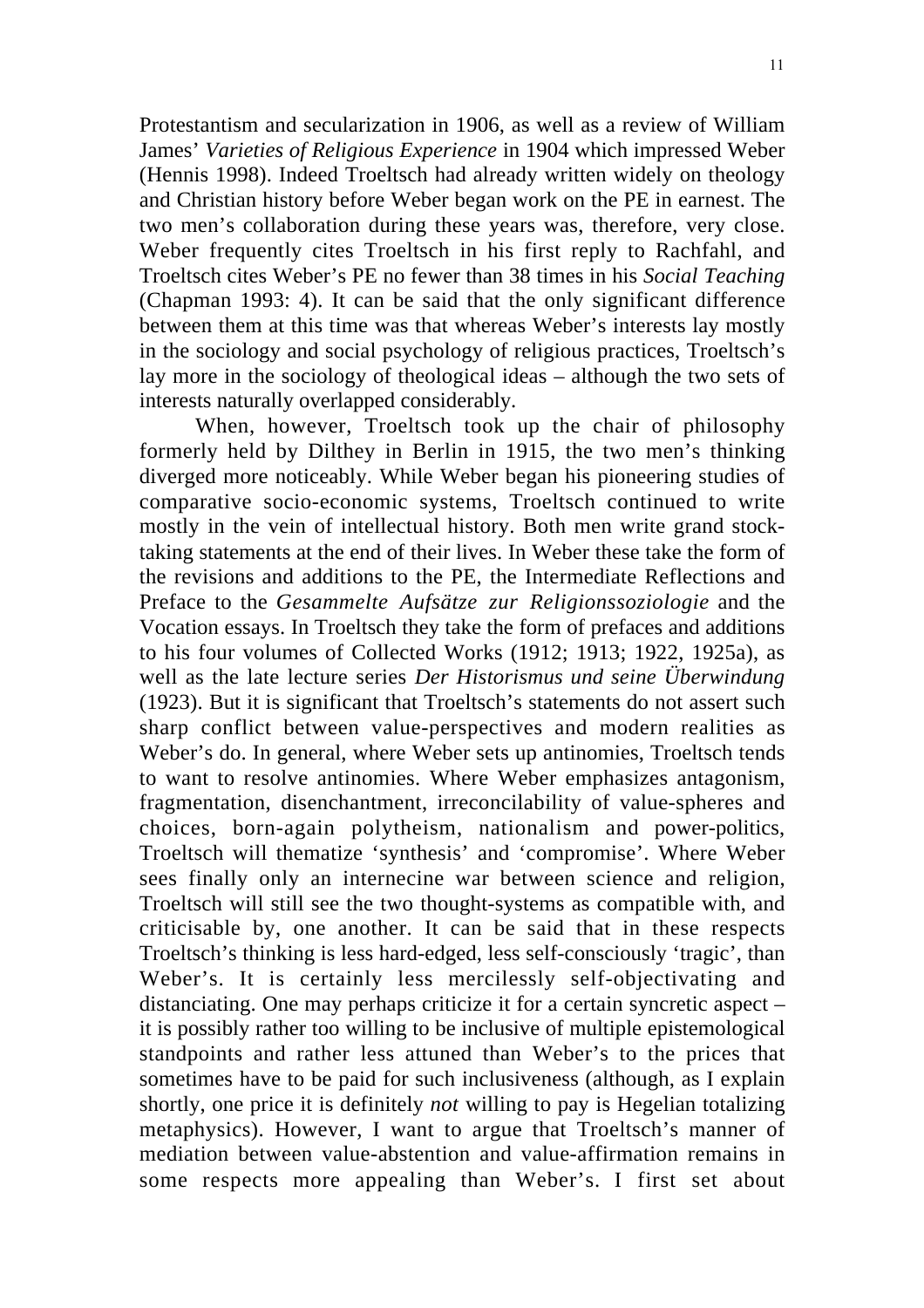demonstrating this by first pinpointing some problems with Weber's theme of 'universal history' (*Universalgeschichte*).

### **Max Weber on 'universal history'**

In the Preface to volume 1 of the *Gesammelte Aufsätze zur Religionssoziologie* Weber opens with the words:

A product of modern European civilization studying the problem of universal history is bound to ask himself, and rightly so, to what combination of circumstances the fact should be attributed that in Western civilization, and in Western civilization only, cultural phenomena have appeared which (as we like to think) lie on a line of development having *universal* significance and validity [*von universeller Bedeutung und Gültigkeit*]. (1930: 13) 3

Several ambiguities occur in this statement.

First Weber asserts that cultural phenomena have arisen on western soil that are not mere curiosities of a particular time and place but have significance and validity for *all other civilizations*. On the other hand, he adds that this 'universal significance and validity' is what 'we like to think' – where 'we' means 'we Europeans' or 'we westerners'. This 'universal significance and validity' is our *perception*: we 'like to think' it because we are products of the very civilization that has created these phenomena. Is, then, this 'universal significance and validity' *only* our perception, *only* 'what we like to think', not after all something objective? Here is a first ambiguity in Weber: one between a statement about a reality and an apparent withdrawal of the statement as reflecting only a *perspective*.

Then there is a second ambiguity contained in the juxtaposition of 'significance' and 'validity'. This appears to be implied by the German *gültig* and its root verb *gelten*. *Gelten* in German has two semantic values:

- 1. Valid by convention, in the sense of 'prevalent', 'in force', 'in currency' – for example in the proposition: 'Euros are valid currency in the Eurozone but not in Britain'.
- 2 . Valid by demonstration, in the sense of 'proven', 'worthy of acceptance', 'worthy of authority' – for example in the proposition:  $2+2=4'$ .

It is as if Weber has inserted *Bedeutung* in order to offset the full chauvinistic force of *Gültigkeit* in its second application – but at the cost of a hedging of his bets.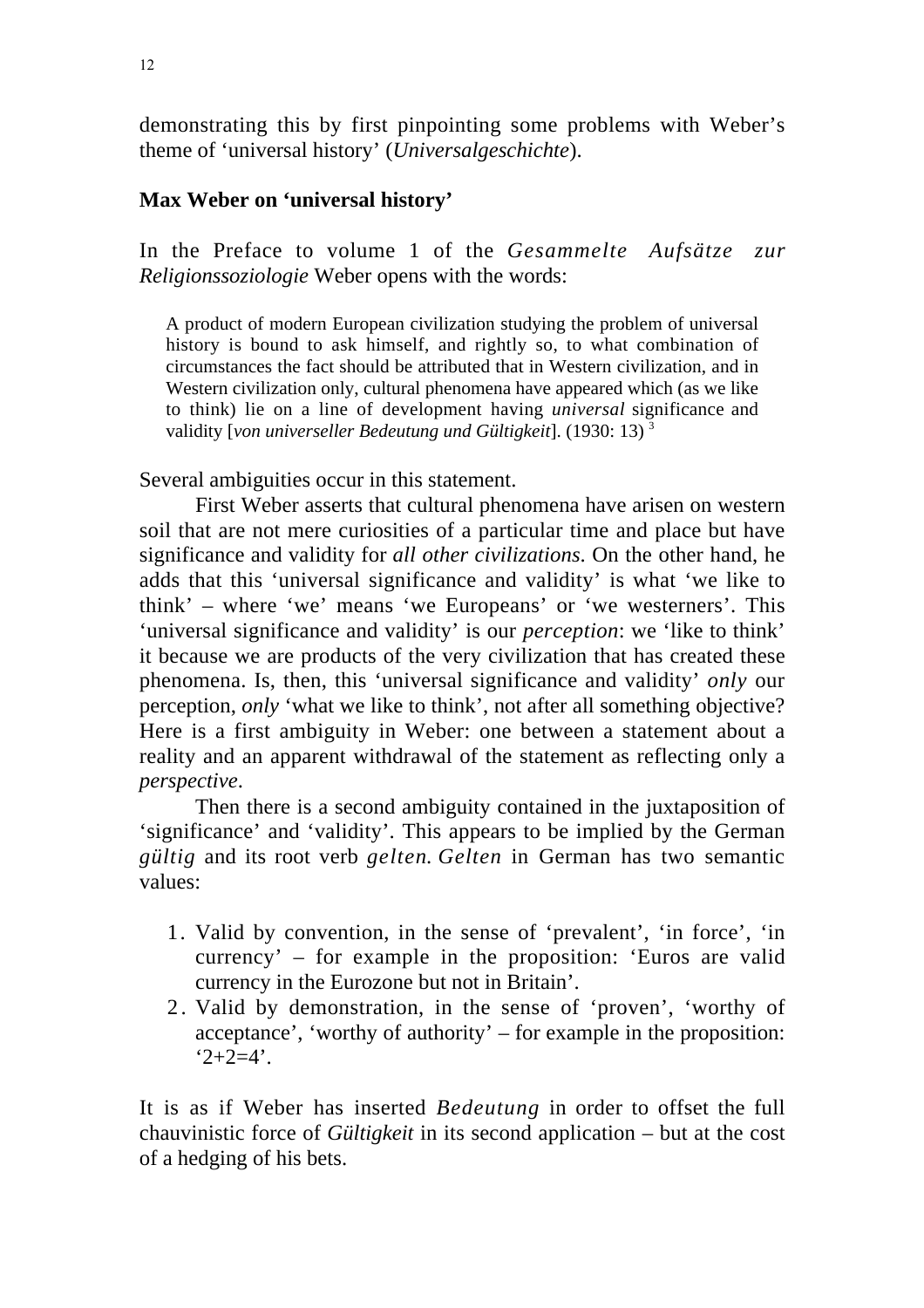Finally there is a third ambiguity in the use of the word 'universal'. Elsewhere Weber uses the other German word for 'universal', *allgemeingültig*, which is a compound of *gültig* and repeats the same ambiguity contained in it. *Universell* and *allgemeingültig* in this context might imply any of the three following readings:

- 1. What happened in the West must be undergone by other societies insofar as they are to reach the level of modern civilization – a chauvinistic reading.
- 2. What happened in the West will eventually be undergone by other societies insofar as they continue to evolve through processes of rationalization – a non-chauvinistic but still ethnocentric reading.
- 3. What happened in the West has affected other societies and will probably continue to affect them but does not represent a course of development they either will, need, or ought to adopt or repeat themselves. *Universell* on this reading has the sense of 'relevant to all' but *not* – necessarily – 'true for all'. It has the conventional, not demonstrable, sense of *allgemeingültig*. 4

The first reading certainly does not correspond to Weber's intention. The second corresponds to Parsons' reading in *The Structure of Social Action* (of 1937), where it is synthesized with the work of Durkheim and Pareto. The third is almost certainly the most normatively defensible reading; *but it does not find any further elaboration in any other passages of Weber's writing.* I will argue that it is Troeltsch who first elaborates this more defensible reading of Weber. But I will first pass by way of an excursus on Wolfgang Schluchter's clarification of the passage because Schluchter's clarification usefully highlights some important differences between Habermas' reading of Weber and the thesis of multiple modernities.

# **Schluchter and Habermas on Weber's universalism**

In his *The Development of Occidental Rationalism*, Schluchter reads Weber as saying not only (1) that occidental rationalization processes strike modern westerners as being significant for other peoples but also (2) that these processes really *are* significant for other peoples, *but* (3) that they are significant *only* insofar as they arose contingently, in a particular historical context, not insofar as they represent a paradigm of evolution that necessarily will, could or should determine or obligate other peoples. They are universal, therefore, in their *singularity*: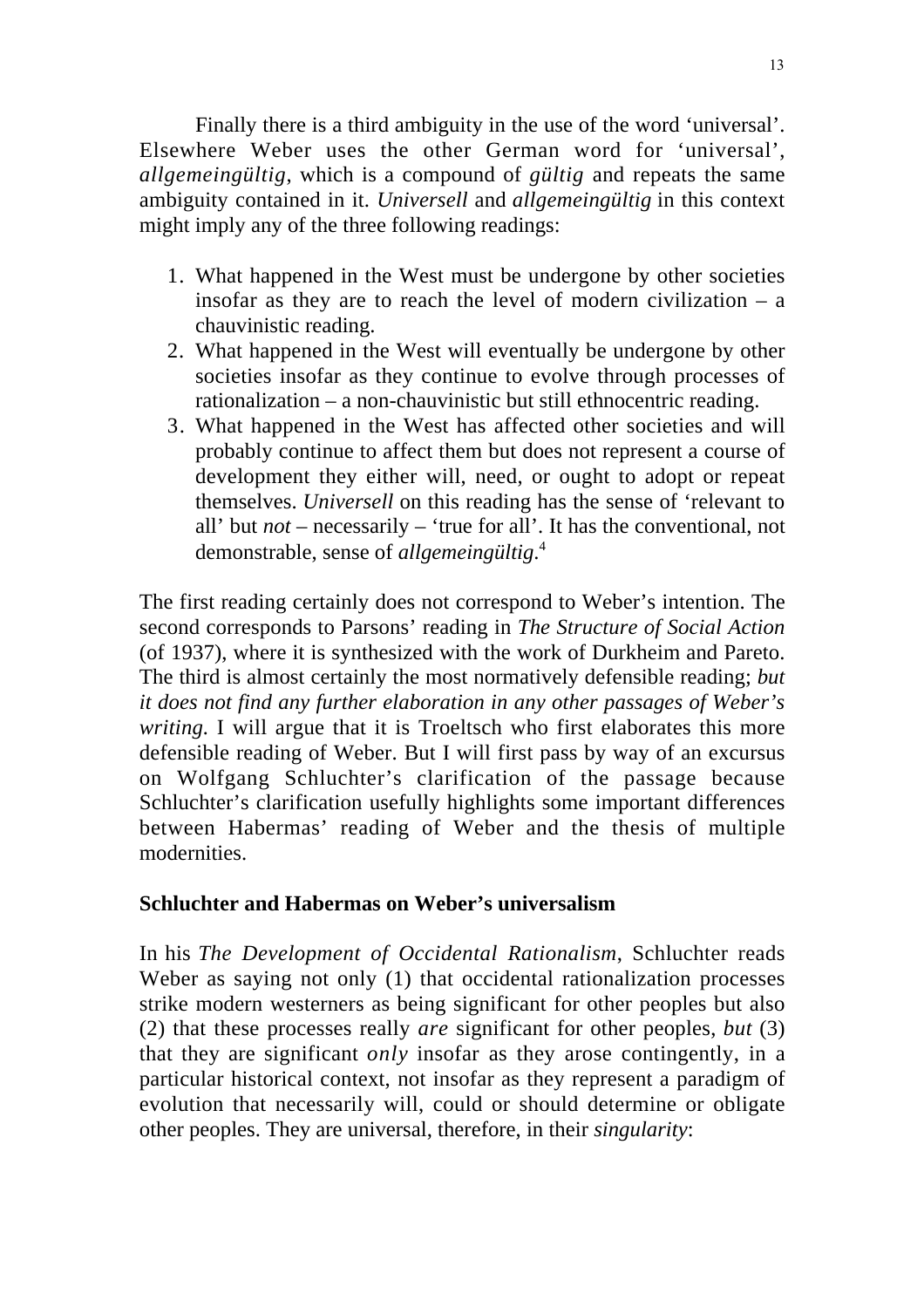The rationalism of mastering the world is *our* perspective; we use it like a search-light to illuminate a segment of world history; and it has for *us* a claim to correctness insofar as we are concerned with continuity. It belongs to *our* hermeneutic initial situation, which not only arose contingently but remains particular. However, modern Occidental culture is at the same time of such a kind that *all* civilized people [*Kulturmenschen*] could take an interest in it. For it brought a new, historically previously unknown, interpretation of civilized humanity [*Kulturmenschentum*]. This not only makes it a special phenomenon but gives it a special status. And because this is the case, it poses a universalhistorical problem and is of universal significance and validity. Even the civilized people who do not choose this alternative for themselves are forced to recognize in it a possible interpretation of civilized humanity, an interpretation against which they need not relativize their own choice, but to which they must relate it, insofar as they want to live consciously. (1979: 36-37) (emphasis in original)

This passage appears as a quotation in Habermas' *Theory of Communicative Action*, volume 1, where it is cited with approval (Habermas 1984: 180).<sup>5</sup> However, it is important to note that Schluchter's passage does not tally with Habermas' reading in any accurate sense. Habermas' is different and rather closer to Parsons'. Habermas contends that Weber's as-we-like-to-think parenthesis represents a 'relativistic inconsistency' in Weber, where Weber momentarily steps back from the implication of his own argument. Habermas maintains that Weber cannot have meant to impute rationalization processes to a western 'cultural singularity', where Habermas uses 'cultural singularity' to mean merely 'particularistic'. Weber can only have meant to speak of certain fundamental structures that all societies are bound to acquire insofar as they continue to evolve toward modernity. Habermas allows for what he calls variations in the 'cultural contents' of these structures but insists that when Weber spoke of 'universal significance and validity' he essentially meant 'certain formal properties of the modern understanding of the world, … a few necessary structural properties of the modern life forms as such':

The universalist position does not have to deny the pluralism and the incompatibility of historical versions of 'civilized humanity'; but it regards the multiplicity of forms of life as limited to *cultural contents*, and it asserts that every culture must share certain *formal properties* of the modern understanding of the world, if it is at all to attain a certain degree of 'conscious awareness' or 'sublimation'. Thus the universalist assumption refers to a few necessary structural properties of the modern life forms as such. If, however, we regard this universalist view as itself cogent only *for us*, the relativism that was rejected at the theoretical level returns at the meta-theoretical level. I do not think that relativism, whether of the first or second order, is compatible with the conceptual framework in which Weber accounts for the rationality problematic. Certainly Weber had his relativistic reservations. They derived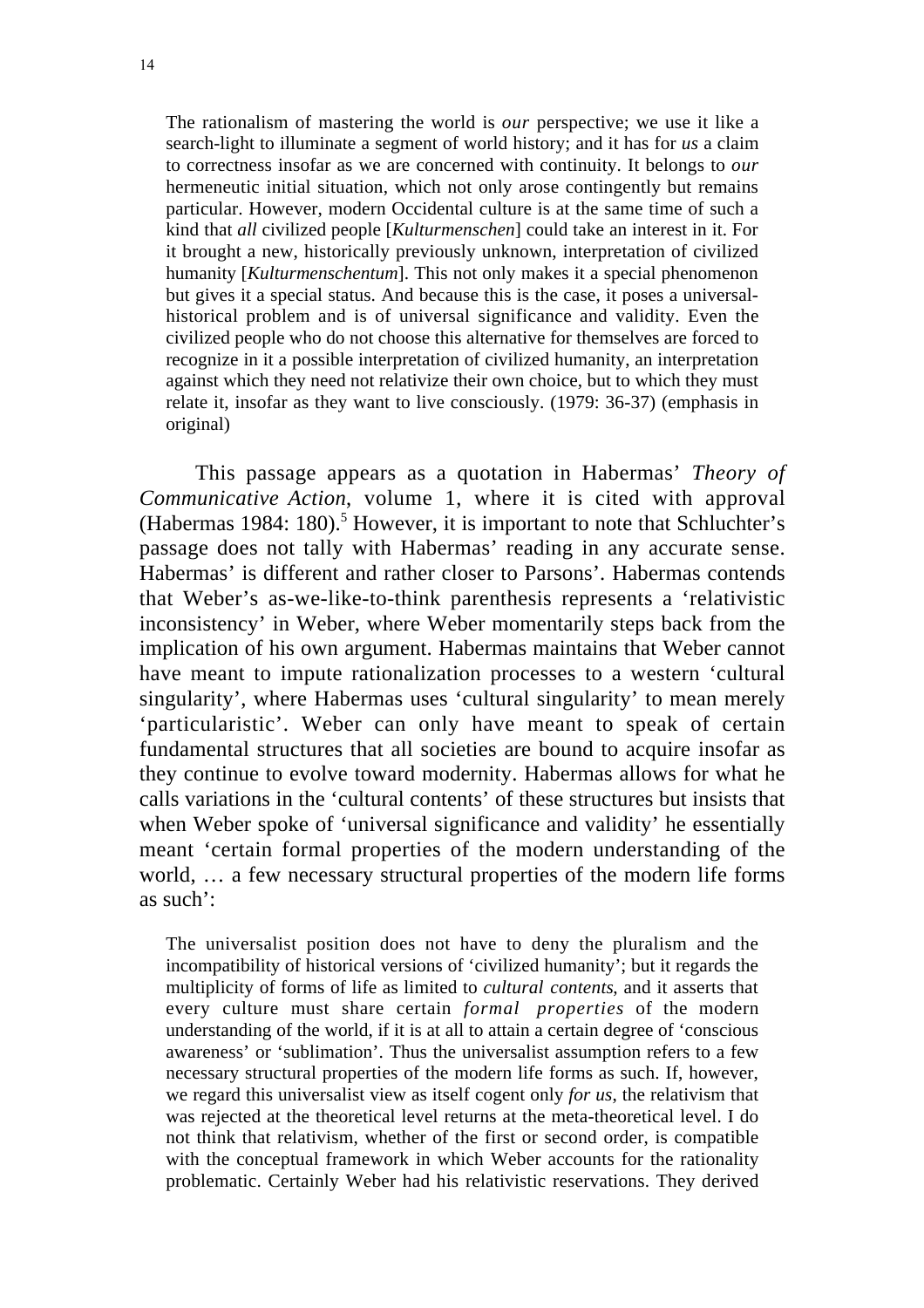from a source that would have disappeared had he traced the peculiarity of Occidental rationalism not to a cultural singularity, but to the selective pattern that rationalization processes assumed under the conditions of modern capitalism. (1984: 180) (emphasis in original).

The shortcomings of Habermas' argument here can be detailed as follows. The distinction between a 'genuinely universal' level of societal rationalization and a 'merely particularistic' level of cultural variation is invidious. It reproduces Parsons' troublesome notion of the societal and the cultural as two discrete 'systems' – a borrowing Habermas openly deploys in volume 2 of his opus. While some level of societal analysis should be distinguished from a level of cultural analysis and not collapsed into the latter – as with some versions of postmodernist intertextuality – Habermas and Parsons effectively reduce different civilizational enactments of modernity to a single paradigm. They do not appreciate sufficiently that the very features they deride as epiphenomenal variations can themselves articulate and transform societal structures in their own authentically *singular-universal* ways. It is as if they have forgotten, or repressed, the non-nationalist signification of *Kultur* in German at the beginning of the twentieth century, when it meant something close to contemporary English 'civilization' – such as in Alfred Weber's *Kulturgeschichte als Kultursoziologie* (of 1935), Rickert's concept of *Kulturwissenschaft*, or Freud's *Das Unbehagen in der Kultur* (*Civilization and its Discontents*) (of 1930) (compare Reckwitz 2000). They instead accept the rather etiolated signification of 'culture' in English present in mid-century American functionalist theory *and also*, to a certain extent, in contemporary Anglophone 'cultural studies'. In Margaret Archer's terms, Habermas and Parsons both commit a species of 'downwards conflation': they drag different civilizational forms downwards into a scheme of invariant 'deep structure' (Archer 1988). They do not mediate sufficiently dialectically between particularizing and generalizing terms of analysis, between 'variance' and 'invariance'. Habermas' universalism in this sense comes unintentionally close both to a form of Eurocentrism, on the one hand, and to an effect of sociological de-contextualization, on the other; and it tries to ward off the danger of the former only by intensifying the problem of the latter (Delanty 1997; 1999). While it strenuously wishes to 'include the other', it does so only on condition of abstraction: it remains the abstract negation of postmodernism, not its internal dialogical transformation.

I therefore propose that Weber's analyses do imply speaking of occidental rationalism in terms of a 'cultural singularity', namely in terms of a *European* cultural singularity. Further I propose that it is *in* this European cultural singularity that the universality of occidental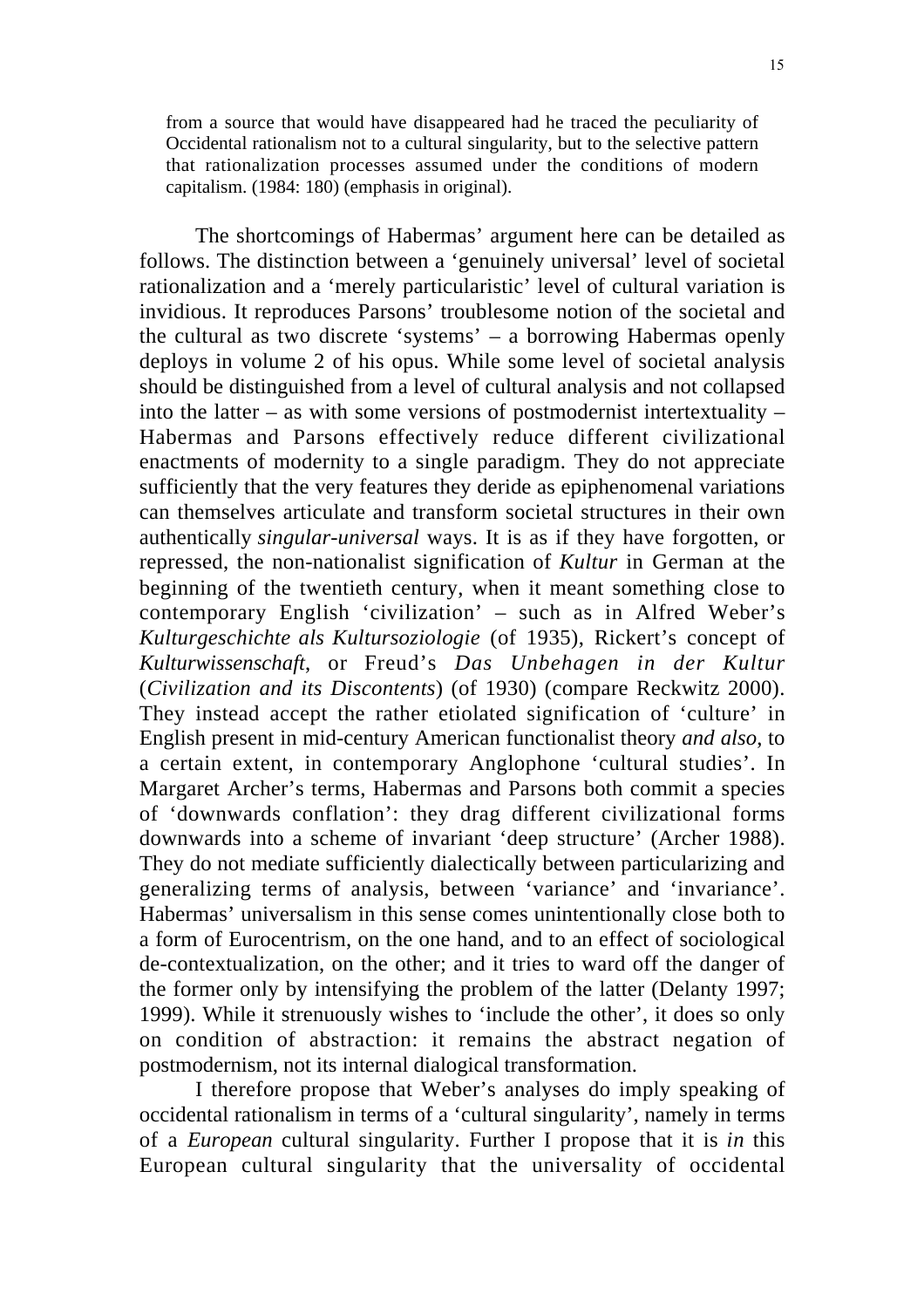rationalism concretely resides. This is the concrete 'singular universalism' evoked by Schluchter and the thesis of multiple modernities, and it is this concrete 'singular universalism' that is explicated at length by Troeltsch*.*

#### **Troeltsch's Europeanism**

In the section on 'Europäismus' in *Der Historismus und seine Probleme*, Troetlsch addresses two tasks: first, criticism of 'Eurocentrism' in philosophy and the history of ideas; second, civilizational characterization of European history. Before I turn to the first of these, I state briefly Troeltsch's view of the scope of 'historicism'.

By historicism Troeltsch understands neither (1) Hegelian metaphysics nor (2) romantic relativistic historicism. The former imposes on history a schema of total necessary development; the latter dissolves history into a multitude of discrete contexts devoid of all interconnection. By historicism Troeltsch means the synthetic understanding of all works, actions and material contexts of human life over time by means of concepts relating thought to existence without resort to a totalizing logic. His conception in this sense comes close to Dilthey's view of historicism as a theory of knowledge for the human sciences (Troeltsch indeed dedicated his book to Dilthey). However, Troeltsch's affiliations are neither exclusively to Dilthey's *Lebensphilosophie*, nor exclusively to Rickert's Neo-Kantianism, nor exclusively to Weber's *Soziologie*. Troetlsch's *Historismus* differs from Weber's *Soziologie* insofar as it still adheres to some possibility of mediating sociological observation with normative questions of the true and the good. In this one respect it comes closer to Mannheim's vision of a normative, 'relationist but not relativist', *Wissensoziologie*. (Mannheim himself saluted Troeltsch in his essay on historicism from 1924 (Mannheim 1956)). But beyond this, Troeltsch also sees historicism as having ethical significance: it stands for humane tolerance and respect for differences of cultural values. It represents a liberal-cosmopolitan ethos that looks forward to similar visions in figures such as Cassirer, Panofsky and Isaiah Berlin.6

Troeltsch begins his first task by criticising ideas of universal history in German philosophy and historical writing since the eighteenth century, first in Herder and Lessing, then Kant, Schiller, Hegel, Ranke and others. Although the idea did not originally mean 'world history' for Herder, it soon came to acquire this meaning. Troetlsch declares that all evolutionary teleologies, all stage-conceptions of history, all notions of entelechy in history, must be repudiated. These ways of thinking are little more than projections of the European self-image – and Troeltsch adds pointedly that behind all of them 'lurks the figure of the conqueror, the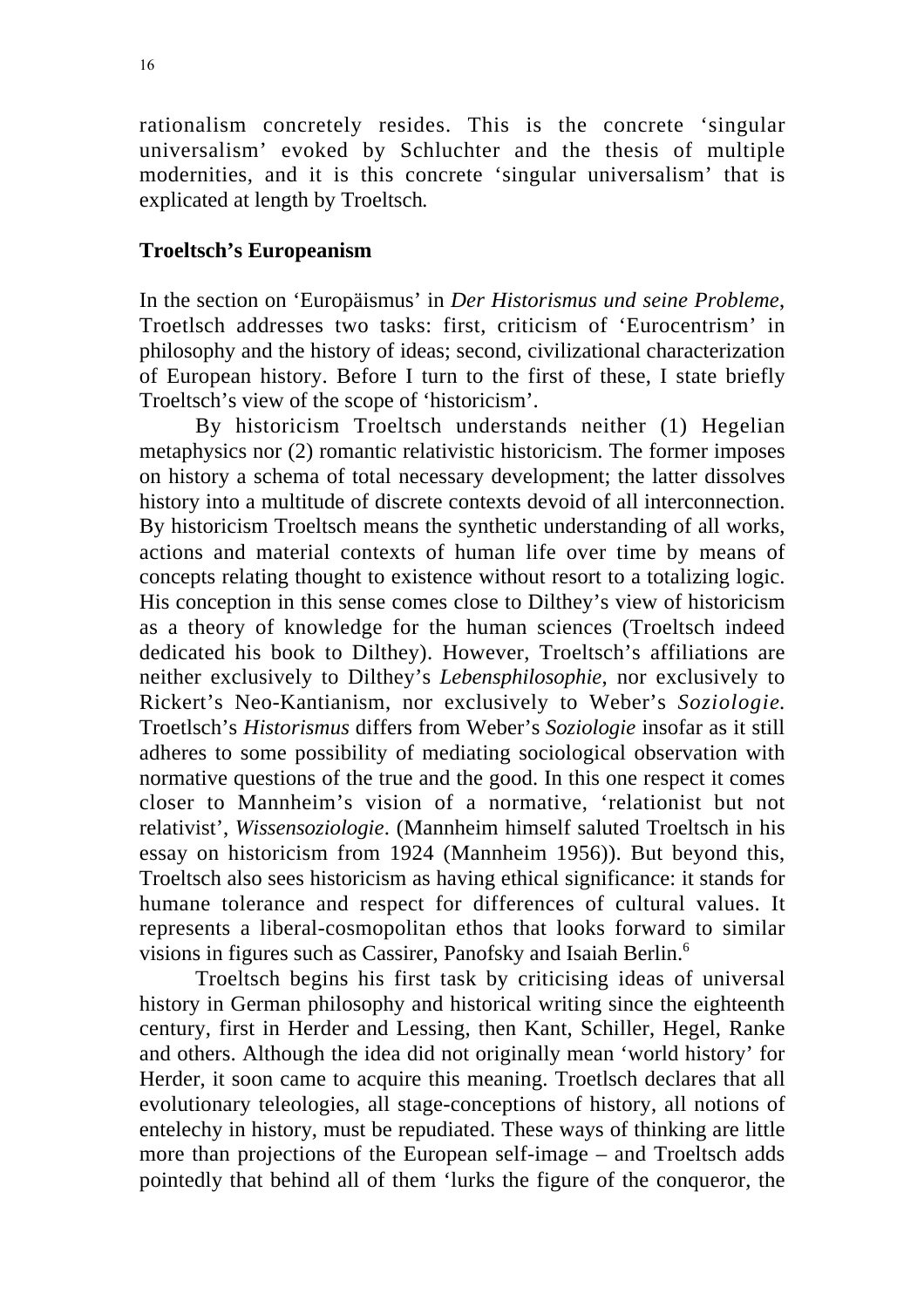colonizer and the missionary' (*Der Eroberer, der Kolonisator und der Missionär steckt in allem europäischen Denken*) (1922: 707). Troeltsch here uses no word directly equivalent to the English 'Eurocentric': the word did not of course exist in the 1920s, either in English or in any German equivalent. His preferred phrases are 'Übertreibungen des europäischen Selbstgefühls', 'Europäerhochmut' and 'überall verbreitete naïve Selbstverabsolutierung', and the like. These phrases entail at least four senses:

- 1 . Concentration on European instances of a phenomenon also possessing instances in other places of the world – and neglect, ignorance or misunderstanding of these other instances.
- 2. Belief in the existence of a phenomenon in all places of the world which in fact exists only in Europe; hence conflation of something local for something ubiquitous.
- 3. Belief in Europe as the most developed civilization, where 'most developed' implies 'best'.
- 4. Belief in European values as valid for all societies, where 'valid for all' implies 'true for all'.

All these senses clearly revolve around some idea of self-projection, or 'Selbstverabsolutierung'.7 Significantly, however, Troeltsch does not censure *all* self-projection *tout court*. He declares, on the one hand, that all instances of philosophizing about humanity in the abstract cannot hope to be more than instances of philosophizing about European being. He announces that while humanity exists as a whole, it cannot be known as a whole, if by 'known as a whole' is meant subsumed under one total systematic science – such as Hegel's dialectic or Comte's *philosophie positive*. On the other hand, he proposes that unknowingly Eurocentric conceptions are capable of becoming *knowingly* Eurocentric conceptions. They can become *critical* self-projections, by reflecting on their origins and comparing themselves with the projections of other civilizations and studying those other civilizations empathically. When they do so, they cease to be Eurocentric *in any malign sense*. They become acts of reflective *self*-understanding:

For us there is only a world-history of Europeans [*Europäertum*]. The old conception of world history must take on new and more modest forms. We must be resolved to reject all overextensions of the European self-image and all forcible monism of a way of thinking that makes everything converge on one point. […]

For us there is only the universal history of European culture, which certainly needs to look comparatively at other cultures practically and theoretically in order to understand itself and its relation to the others but which cannot thereby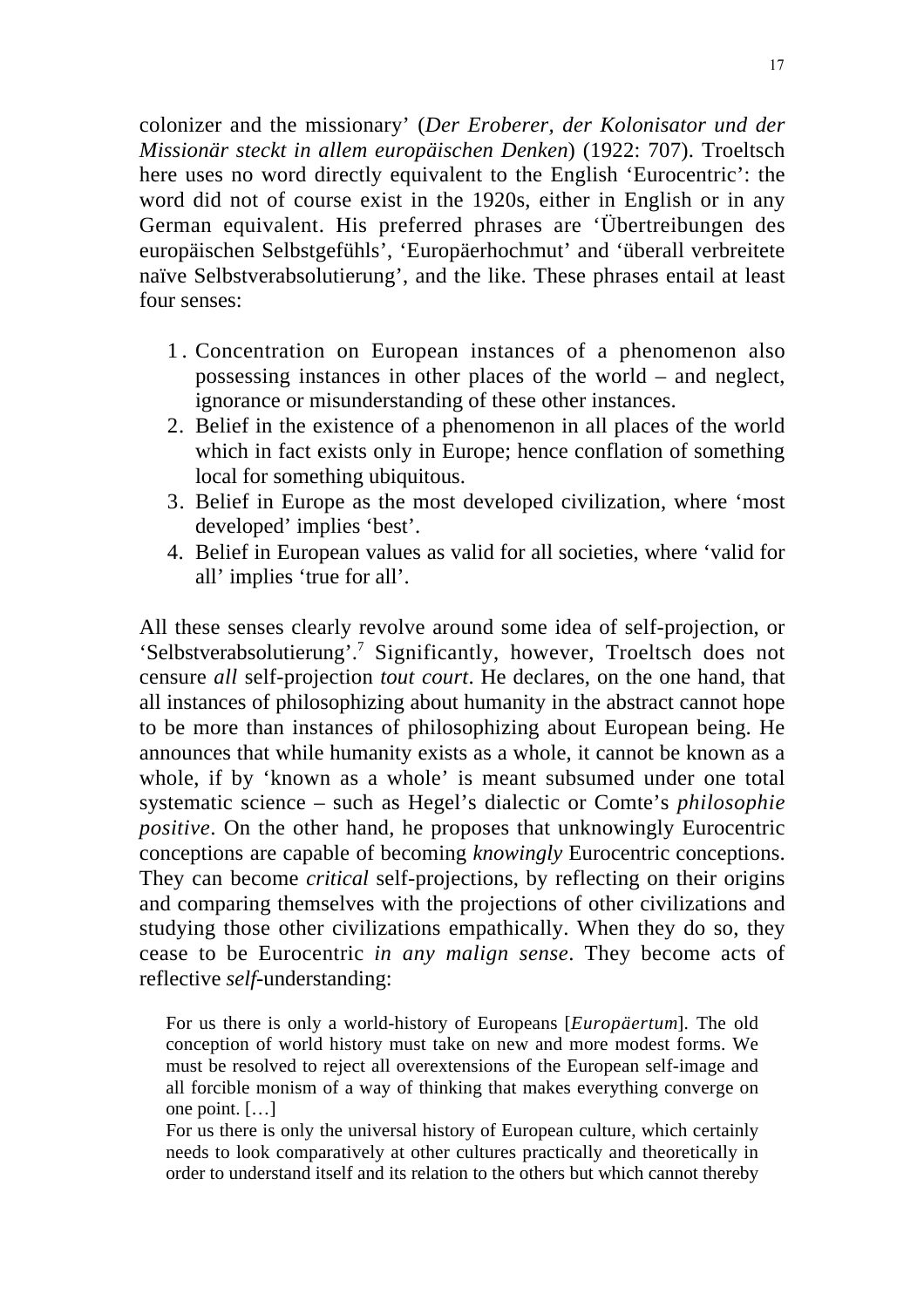coalesce with the others in some species of general history of humanity and human development (1922: 708, 710)

Troeltsch does not, however, conclude from this that *all* that Europeans can know is European being. He does not hold that Europeans can know only themselves and no others. Rather, his claim is that *if* Europeans know themselves at all, they know themselves only through knowing others – whereas malign Eurocentrism furnishes neither knowledge of others nor self-knowledge. Thus his claim is that Europeans cannot know others under any total system of knowledge. Non-totalizing studies – such as Weber's – are possible and eminently desirable. In this sense Troeltsch's conception is not a *perspectivist* one. He holds that reflective self-projection entails neither that all one can know is one's own standpoint, nor that if one wants to know others one must somehow shed this standpoint altogether. His view is that *if* we are Europeans, Europe informs our theoretical constructions and ethical beliefs; we should therefore take this into consideration; *but*, the fact that we need to do so does not *by itself* jeopardize our possibility of understanding. Clearly there are limits to our understanding, and it is our intellectual and ethical duty to push back these limits. We must endeavour to understand all the instances of our object of study, not only the European instances. But we should not presume ourselves capable of knowing all the instances, because we are always knowing from a standpoint, a centre, a horizon – which is always limited. However, the fact that our knowing is limited and located does not mean that *all* we know in the end is a perspective. Our way of understanding is circular; but it need not be viciously so, though it often is. We can make our understanding virtuously circular, though we often fail. In this sense Troeltsch's argument has the classic form of a hermeneutic circle. The argument runs like a leitmotif in anti-Cartesian thought from Gadamer and Heidegger back to Dilthey, Schleiermacher, W.v. Humboldt and Vico $8$ 

Troeltsch addresses his second task by speaking of different 'civilizational complexes' (*Kulturkreise*). These include 'the Middle Eastern complexes, which eventually coalesce into Islamic culture, as well as the Egyptian, Hindu, Chinese and lastly the Mediterranean-European-American complexes, to note only the largest' (708). Troeltsch speaks in Weberian terms of a 'Mediterranean-European-Atlantic bloc', characterized by planned attitudes to action over time, leading to economic take-off in the societies of western Europe. These he distinguishes from more cyclical attitudes to time in the ancient civilizations of the Sumerians, Acadians, Assyrians and Babylonians (716). Although the Oriental civilizations influence and interact with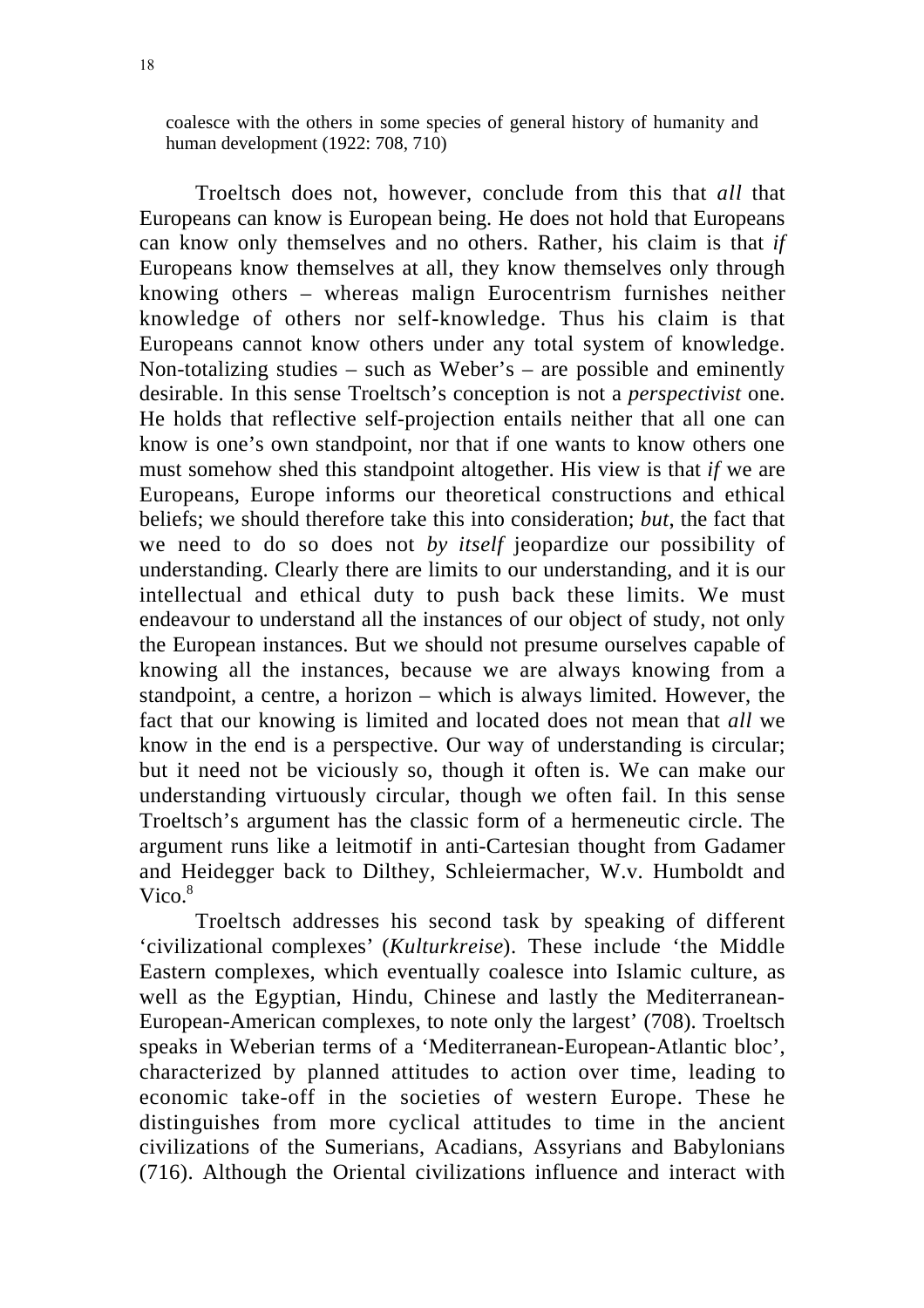western Mediterranean antiquity in Greece, and although Arab civilization receives, preserves and transforms the legacy of the Greeks, only northern-western Europe constructs an overarching bridge between monotheistic religious modernity and classical antiquity. The Islamic world blends Jewish and Christian religiosity with Greek culture but it develops in a different direction from northern-western Europe. The latter definitively breaks with the Oriental roots of Mediterranean antiquity; it preserves from the Orient only the prophetic contents of ancient Judaism; it takes its central idea of the autonomous personality from Greek culture. Troeltsch comments that in this respect 'the goals of the Islamic world have never been those of an autonomous, free and infinitely self-creating humanity, such as in Europe. […] However numerous and close its ties to Europeanism, Islam has a universal history of its own and does not belong in the universal history of Europeans' (727). European political society arises in large part on the basis of the legal-administrative structures of the Roman empire and its subsequent Christianization, and it is consolidated in the commercial and political freedom of the medieval cities (716-18). The unifying agency in this formation is the Catholic church, which defines the structures of cultural and political power in Europe from the Carolingian Middle Ages onwards. Troeltsch comments that in this one respect, Hegel's attribution of modern European civilization to the legacies of the Germanic and Greco-Roman rather than Oriental peoples is correct – even though Hegel refers only to modern civilization *tout court* and chauvinistically excludes the East except insofar as it represents a principle of 'nothingness' which is negated in the 'being' and 'becoming' of the Greco-Romans and the Germans (726). Troeltsch concludes:

Our universal history is all the more a European self-understanding as it is only Europeans who, with their amassing of very diverse cultural elements, their never-resting intellect and their incessantly ambitious self-education, have need of such a universal-historical consciousness on a critical scientific footing. Only Europeans build continually on a rationally projected future and only they need historical experience for this task, which they collect at different times and stages in order to preserve at length. Only Europeans have become philosophers of history out of chroniclers and epic story-tellers, prophets and mystics, archivists and politicians, because only they strive to acquire a consciously directed future out of a consciously recorded past. (1922: 710)

In two final paragraphs Troeltsch raises the question of Europe's destiny beside America to the west and Russia to the east, and the uncertainty of Europe's boundaries with Asia. Although he says that only those Slavic peoples who moved furthest westwards from Asia after the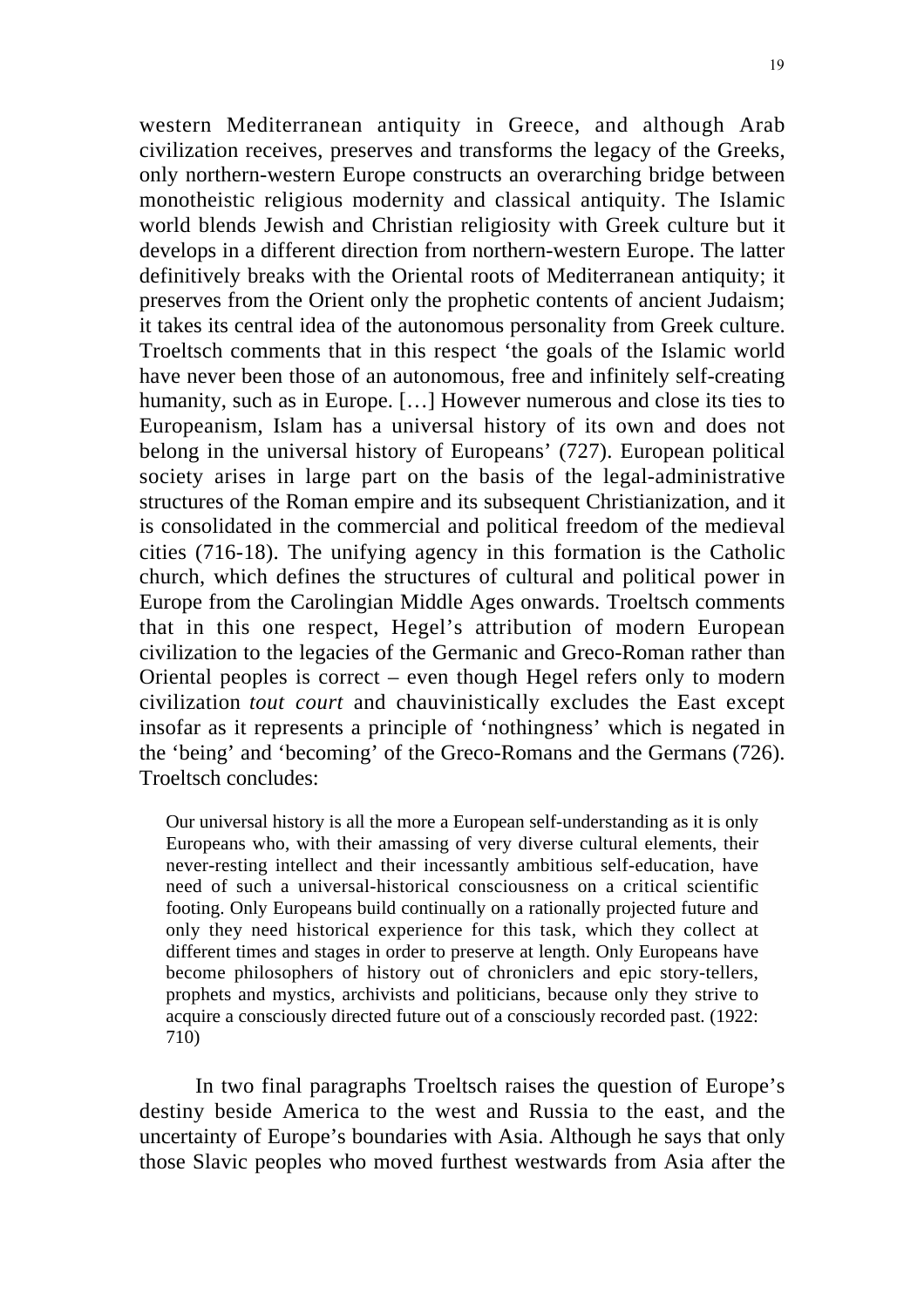first Germanic migrations had any impact on 'Europe's more decisively Latin culture', and although he says that the division between Latin Rome and Greek Byzantium is itself constitutive for Europe, with the Orthodox church having a 'remoter connection' to classical Greece than that of western European culture, he avers that Russia's close connections to the west in religion, politics and economy place her among Europe's 'strongest forces of the future' (728). Indeed he goes so far as to say that only the 'conjunction of the Greek-Orthodox and Latin-Catholic religions makes talk of Europeanism permissible' (729, n.388).<sup>9</sup> Similarly he underlines that even as Americans continue to look to Europe as a source of heritage, the era of colonial America as a sanctuary for European fugitives is definitively over. America 'has been stepping ever more stridently into the foreground of world culture, and now indeed into its very centre after our all-destructive war'. Therefore he warns that 'we should not harden ourselves too sharply and arrogantly against Americanism, for in truth we are involved in America and America's place in our future cannot be forgotten. (729-130).

Taken in isolation, none of these statements might seem particularly remarkable. However, I want to argue that taken as a totality, they amount to something important. Troeltsch supplies nothing of the contents of substantive civilizational analysis that Weber does, but I want to suggest that he interprets these contents' moral meanings for us – for us contemporary Europeans, *if* we are Europeans, and *if* we can be sure that this who 'we are' – more richly than Weber. I put the argument for this as follows.

# **Troeltsch's Europeanism versus Weber's Occidentalism**

Troeltsch's rejection of any strict disjunction between observation and valuation allows him to resolve Weber's ambivalence between an assertion of the universality of occidental rationalism and an apparent retraction of the assertion. Troeltsch neither retreats into perspectivism (in the fashion of postmodernists), nor launches forward into universalizing abstraction (in the manner of Parsons and Habermas). He does not here deny the contingency and singularity of the processes Weber describes, but he defines their universality *in* their contingency and singularity, not in any generally applicable construct. Their universality holds not merely 'for us'; it holds in reality, but it holds concretely, not abstractly. Troeltsch sees Europe as providing this missing dimension of concretion. Weber's Occident, in contrast, remains something of an abstraction of social science, hard to identify with in lived experience. Europe remains an at once theoretical *and* ethical frame of reference; it has an identifiable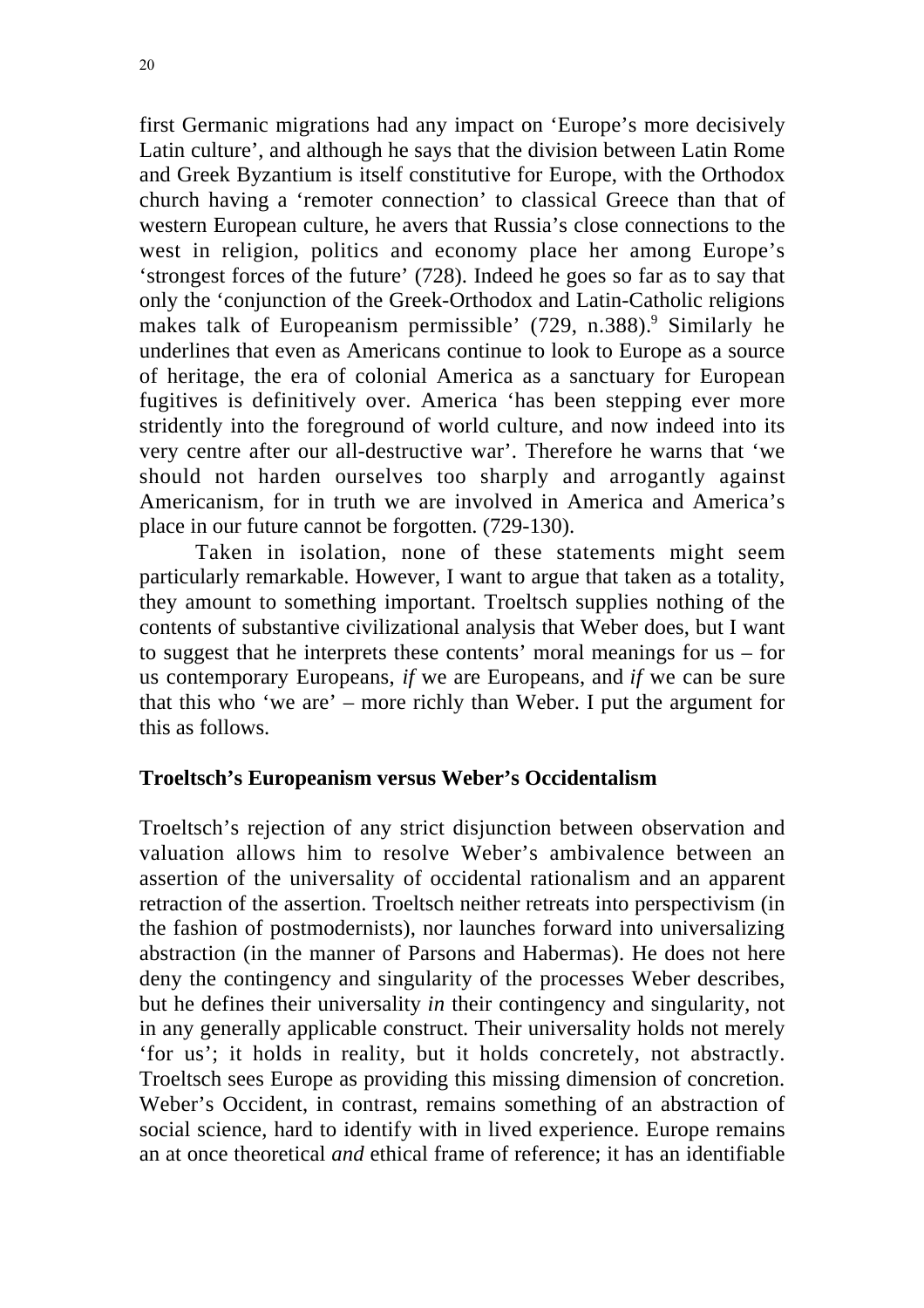history, and is not merely a perception or construction: it is not *only* a skein of ideologies and sinister prejudices, though it is certainly also this.

Further, Troeltsch does not see Europe's universality as precluding the universality of other civilizations. Troeltsch sees many embodiments of the universal in different world religions and civilizations. This is the sense in which he speaks of the universality of Islam – as one universal among other *singular universals*. In an earlier, more theological work, *The Absoluteness of Christianity and the History of Religions* (1972 [1902]) (which cannot be discussed here), Troeltsch makes clear that while 'absoluteness' should be understood normatively, it should also, *at the same time*, be understood in a steadfastly relativizing, sociologizing and anti-Hegelian sense. Christianity's absoluteness remains a validityclaim – not an established fact – and in no way cancels the validity-claims of other world religions. Troeltsch in this sense thinks of the absolute *in* the relative, the universal *in* the singular, the identical *in* the different and plural. He shows how value-standpoints make up concrete realities of experience, not always perspectives to be doubted and objectified. He treats the relation between projections of thought, value, feeling and reality as a potentially virtuous circle, rather than as a disjunction that might revert to Cartesian doubt or to positivism and scientism. He does not affirm Weber's rather stringent Neo-Kantian distinction between what is and what appears, between how things are in themselves and how we merely 'like to think' they are. By commending Weber's account and then qualifying and thickening it by linking it to 'Europeanism', he shows how the things Europeans have experienced and produced are genuinely relevant to other societies, insofar they concern and affect others and bear witness – not least – to a legacy of destruction and subjugation, but are not necessarily true for others insofar they represent a scheme of development through which others must pass.

Troeltsch in these respects resolves some of Weber's more undialectical tensions and allows them to come into a more fruitful exchange. He harmonizes some of the more centrifugal forces of Weber's work. He removes Weber's ambivalence between at least *latent* Eurocentric scientism and objectivism on the one hand and at least *latent* relativism on the other (notwithstanding Weber's fierce disclaimers of both). It would be possible to object to this that contrasting Troeltsch and Weber in this way depends rather too heavily on a view of Weber's highest defining ambition as lying in the foundation of sociology as a comparative 'science of civilizations'. This view has certainly been disputed by Hennis (2000a, 2000b) who would rather read Weber as a modern critic of the fate of ethical *Lebensführung*, in the spirit of Aristotelian eudaimonian philosophy. In this respect Hennis would want to see Weber and Troeltsch brought rather closer to one another than I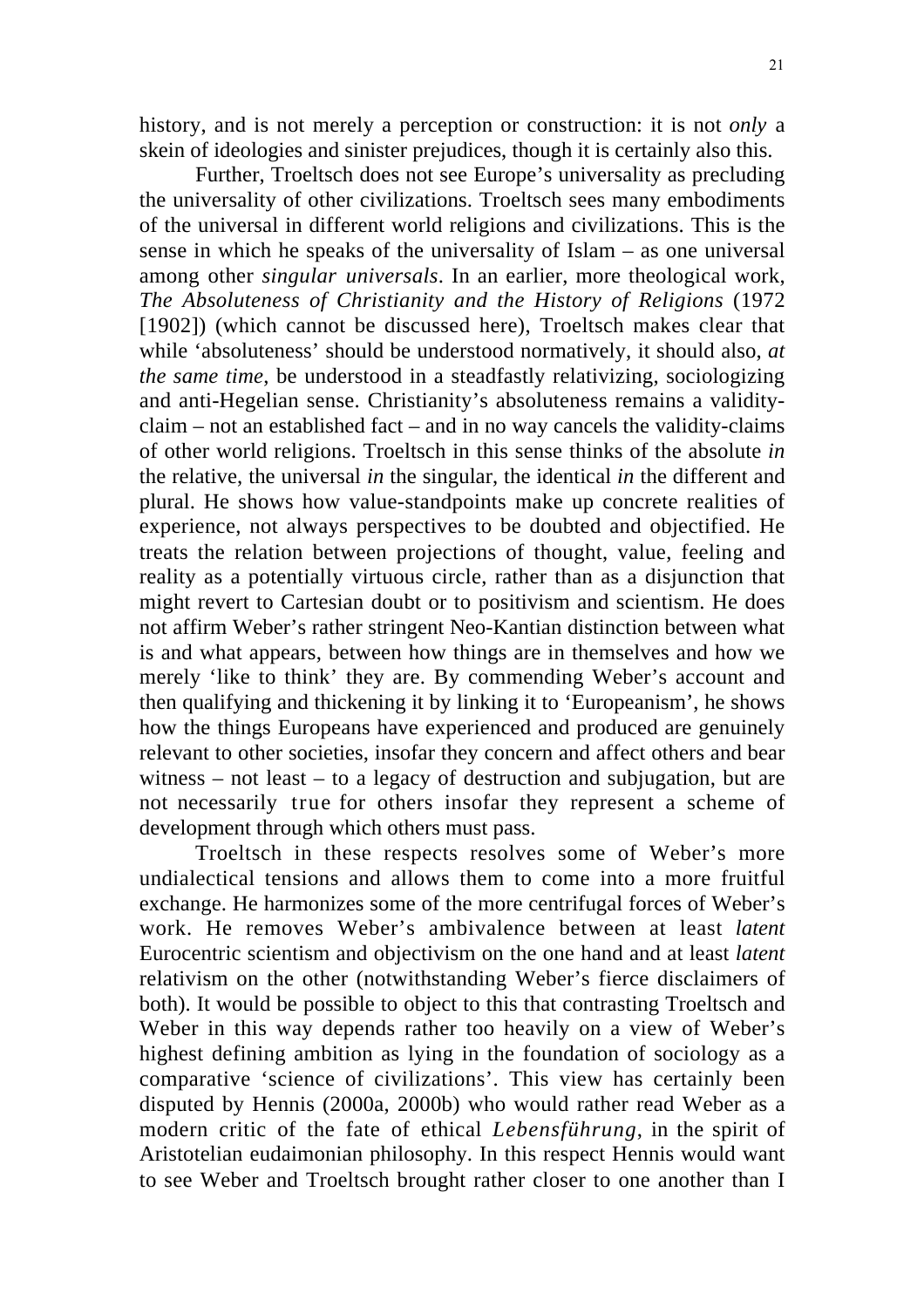have presented them here. However, it should be noted that Hennis idiosyncratically excludes all of the more scientific aspirations of Weber's work which made applications such as Parsons' and Bendix's first possible. Weber's corpus remains an untidy bundle of tensions between both Parsonian developmentalist *and* neo-Aristotelian readings – *and* between Marxian *and* Nietzschean *and* nationalist readings. It is not possible to cancel these tensions by imposing a unifying intention on them; but it *is* possible to work creatively and constructively with them, as I believe Troeltsch does.

Troeltsch arrives at this proposal because he has a different relationship to romanticism from Weber. He begins partly from Schleiermacher, who in turn drew from Kant's distinction between statements that subsume the particular *under* the general (such as statements in science) and statements that intuit the general *in* the particular (such as statements in aesthetics and theology) (*The Critique of Judgement*, First Introduction). Schleiermacher thematized this distinction in Kant between a subsumptive faculty of intellect and a reflective faculty of judgement that sees generality *in* particularity. In his writings on hermeneutics Schleiermacher referred to the latter as the capacity to divine the 'individual general' (*das individuelle Allgemeine*) (Frank 1977). Hegel's philosophy of course also develops a conception of the 'concrete universal'; but Hegel's system finally subsumes the concrete and particular in a closed totality. In contrast, Schleiermacher and other early romantic thinkers sought to show how concrete particularity resists any ultimate system of mediation, such as Hegel's 'identity of identity and difference'. It was this opposition to Hegel that unleashed the turn to empathic historicism in nineteenth-century German thought, and it is this empathic tradition that underlies both Troeltsch's and Weber's concern with 'historical individuality'. But whereas the romantic content of this tradition tends to remain suppressed in Weber's scientific writing, Troeltsch is more generous with it. Whereas Weber cannot bring himself to accept romantic historicism's compatibility with social science, Troeltsch makes more of an effort to salvage its value for our understanding of the universal in the singular. Both begin by renouncing teleological metaphysics; both turn to the human sciences; and both end by rejecting positivism. But whereas Troeltsch descries ways of redeeming these three projects by drawing together their three residual moments of validity – the philosophical, the historicist and the scientific – in an open unfinished synthesis, Weber sees only a congeries of antinomies.

I have now described the main philosophical differences between Troeltsch and Weber. I end briefly with one further difference concerning their perceptions of the future of the west and the social character of the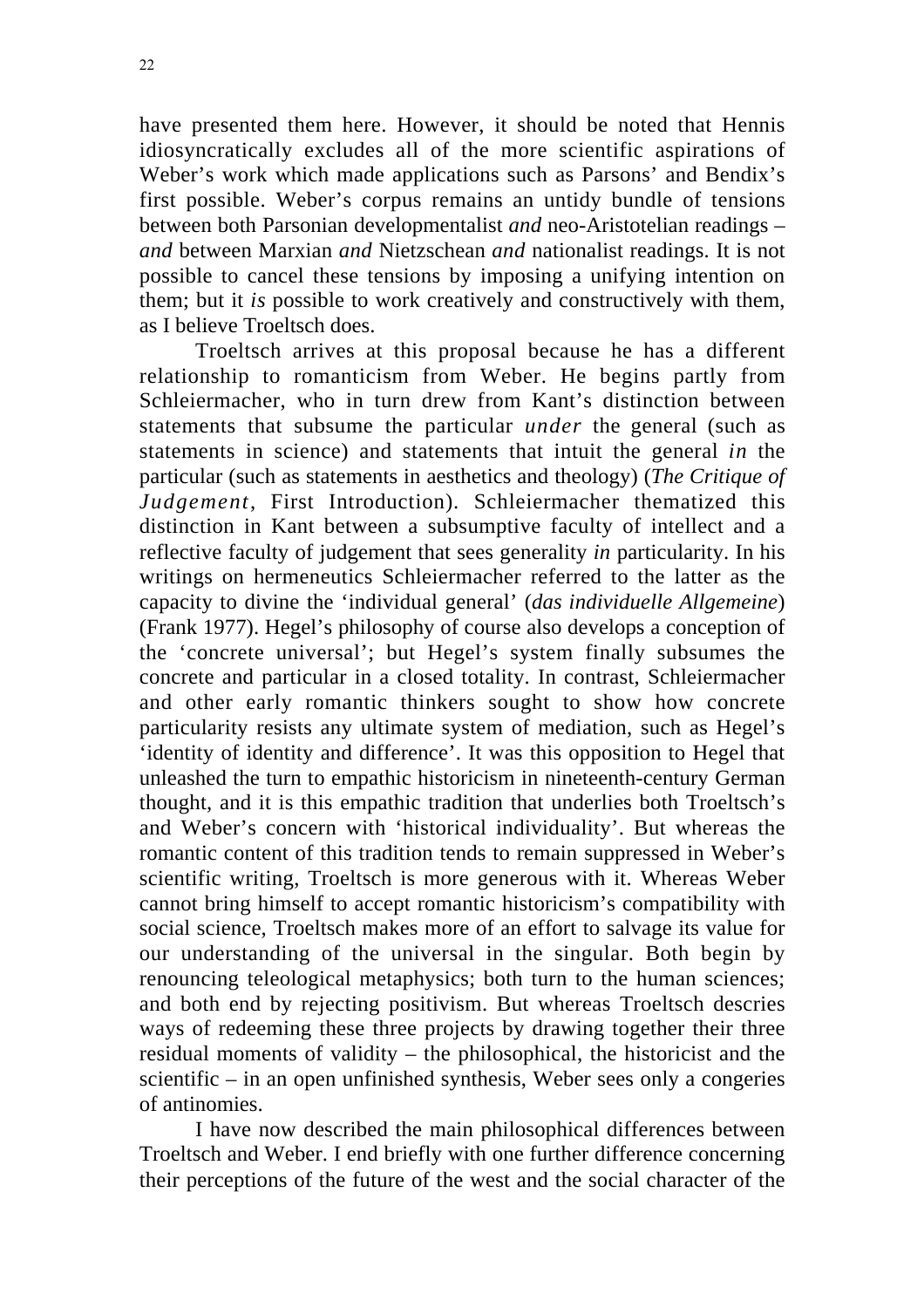two continents of the north Atlantic. Here there is a sense in which one can say that Troeltsch was rather less fascinated by the Anglo-Saxon conquest of the Atlantic than Weber was. Troeltsch's *Social Teaching* study has different emphases from Weber's *Protestant Ethic* and draws slightly different conclusions. First Troeltsch's leading protagonists are more central European than Weber's. Troeltsch not only discusses Weber's beloved Baxter and Franklin but also Augustine and the stoics, Acquinas, the papacy and medieval natural law, and at length. (Weber of course also intended to write about medieval Christianity but in the end never did – and it cannot be insignificant that he never did (Schluchter 1988).) Second, Troeltsch's account of the breakthrough to modernity in Europe is rather less concerned than Weber's with methodical conduct of life in England and Holland and rather more so with the political and intellectual developments of the seventeenth and eighteenth centuries in central and southern Europe. Troeltsch's theme is less the 'spirit of capitalism' than tolerance, pluralism, *Aufklärung* and 'social teaching'. Third, Troeltsch's view of the present is more trusting of residues of fraternalism and solidarity than Weber's. Troeltsch does not only see individualism, bureaucracy and an iron cage. He is more interested in the role of national churches in social amelioration and he is not interested in great power politics; his vision is more 'ecumenical'. Troeltsch is less convinced of the destruction of *Gemeinschaft* and less concerned with sects, exclusive small groups and voluntary associations. He in one sense comes closer to Durkheim's confidence in possibilities of intermediary association between the collective and the individual – although he does not of course share Durkheim's purely secular humanism. In these respects one can say that Troeltsch was not Weber's 'would-be Englishman', in Roth's phrase (Roth 1993). Troeltsch did not, in the end, weight Anglo-Saxon experiences so highly in the schema of things. He articulates a more continental European modernity, where Catholicism, humanism, communalism and idealism have only slightly less importance in the scheme of things than Protestantism, capitalism, pragmatism and experimentalism. In short, with some exaggeration and some anachronism, one can say that Troeltsch was a Europeanist in his social views where Weber was an 'Atlanticist'.10

#### **Conclusion: multiple modernities and singular universals**

I have proposed an affinity between the thesis of multiple modernities and the notion of 'singular universalism'. I now conclude with some closer analysis of this link, which involves first rebutting a possible hypothetical objection.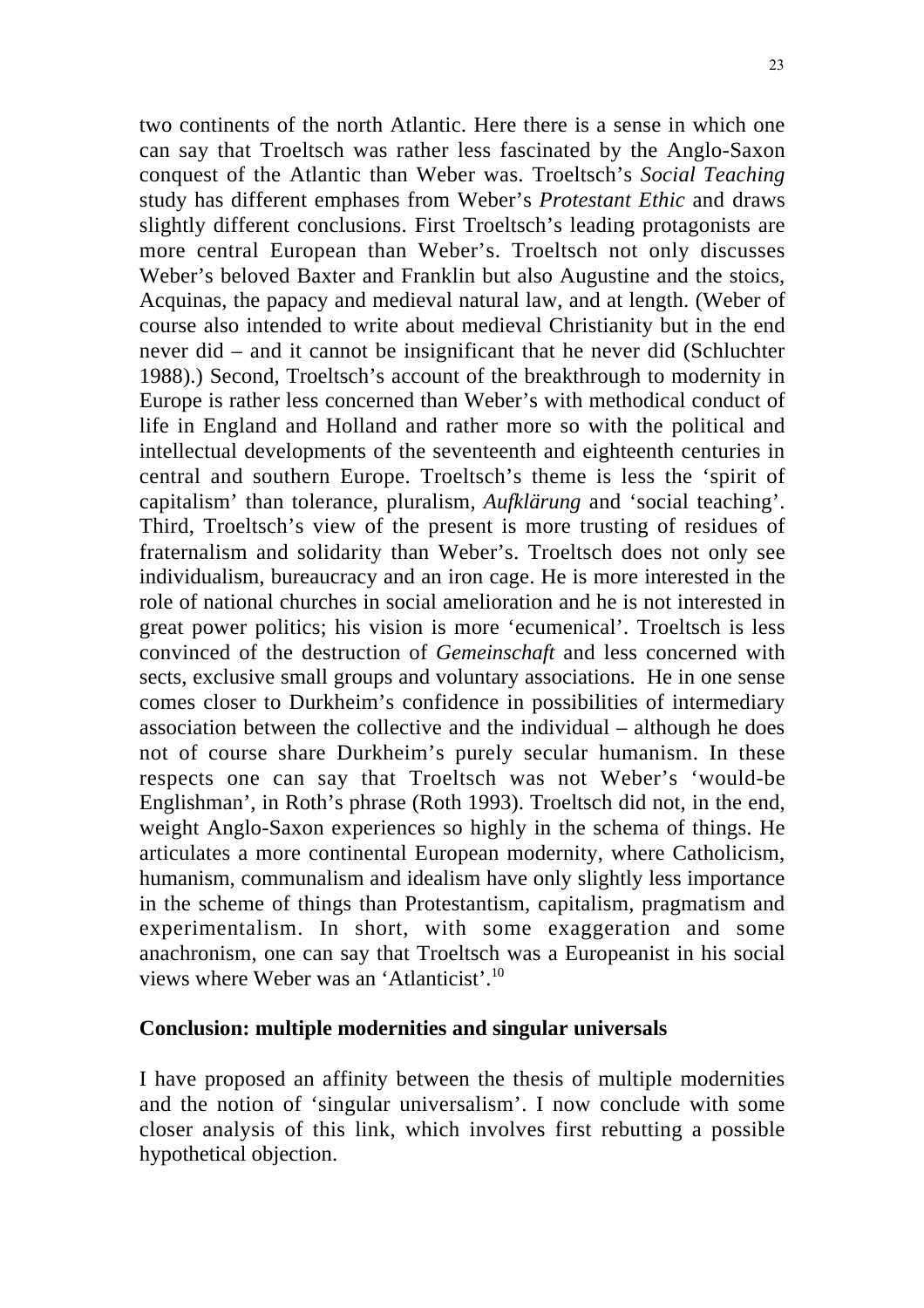One might be argue that the concept of multiple modernities formally implies *one* modernity. If it did not, it would be impossible to identify different contexts as being instances of the same conceptual type. *Either* modernity must be one *or* the many contexts cannot be instances of the same type but must be instances of different types (some of them might be instances of the type modernity, some of them of the type 'tradition'). 'Modernity' is an abstract noun; it is already an abstraction from a plurality of modern *events*, modern *processes*, modern *behaviour*, and so on. Abstract nouns cannot themselves be pluralized without obscure consequences. Therefore the thesis of multiple modernities tries to have its cake and eat it: to keep a grip on modernity as something conceptually unitary and at the same time accommodate as much civilizational pluralism as possible. It cannot do both.

The structure of this objection refers to a rather central principle of modern formal logic, which holds that 'singular terms' and 'universal terms' *cannot be conflated*. The principle appears classically in Bertrand Russell's *Philosophy of Logical Atomism* of 1919, and more recently in Tugendhat (1982). In the statement 'The castle of Heidelberg is red', the singular term is 'the castle of Heidelberg'; the universal term is 'red'. Singular terms correspond to logical subject, universal terms to predicate. The castle of Heidelberg is not the only castle which is red. There are, and can be, many red castles. But there cannot be many 'reds', much less many 'rednesses'. 'Red' is not a singular term which can be pluralized, as 'castle' is. There can only be many red *things*. Russell termed the maxim of refraining from treating universal terms as if they were singular terms the principle of Occam's Razor, after William of Occam (1285-1349) who held (heretically) that no evil exists as a singular entity and that only evil *things* exist. Occam held that evil should not be hypostatized: it should be stripped down, with the razor of clear thought, to its really existent subjects of attribution. In the same spirit, Russell held that universal terms such as 'red', 'good', 'beautiful' should not be thought of as singulars which themselves can be pluralized: 'rednesses', goodnesses', 'beauties'. They should be reduced to their really existent subjects of attribution: red things, good things, beautiful things. On this reasoning, it might be argued that the concept of modernity tries to make a singular out of what is better understandable as *plural* – 'modern things' – and further that the thesis of multiple modernities tries to make a plural out of what is at best understandable as *singular* – namely 'modernity' (if it is understandable *at all* as singular). The thesis tries to make universals out of singulars and singulars out of universals. It thereby confuses two levels of analysis: that of attribution with that of predication: 'modern X' with 'X is modern'.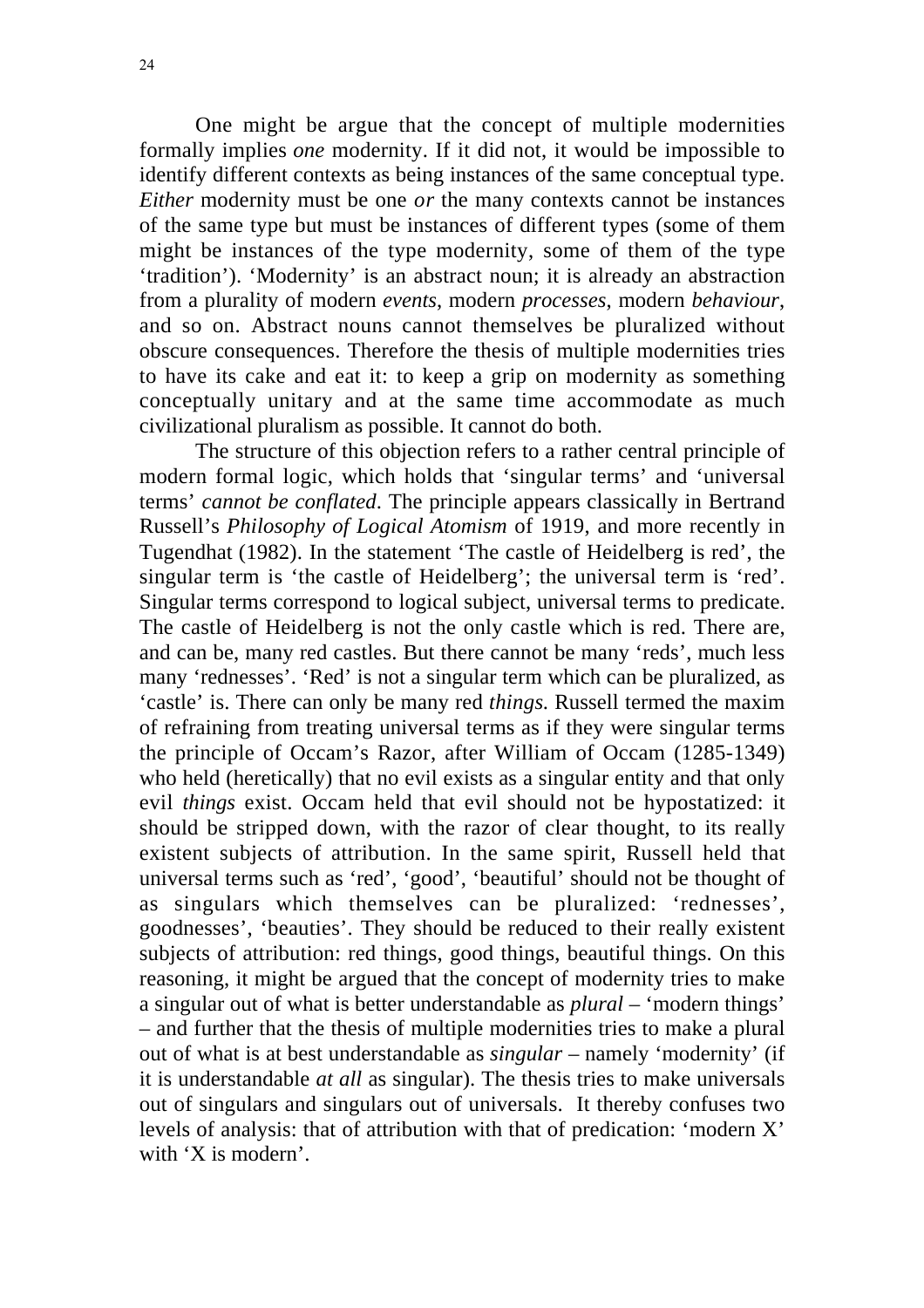The thesis of multiple modernities is, however, aware of this objection, and consciously defies it. The thesis argues that the consequences of pluralizing modernity are not obscure when they are understood in historical concretion. It invites us to think more dialectically about the relationship between the one and the many. It certainly holds that modernity need not *only* be thought of as *one*, where modernity is an 'essence' with merely multiple 'appearances'. In this sense it is not Platonism in disguise: it is not the thesis that that 'all is one and nothing is many' (in Parmenides). But it also holds that modernity need not *only* be thought of as *multiple*, where nothing is identifiable as an instance of the same. In this sense it is not relativism in disguise: it is not the thesis that 'nothing is one and all is many' (in Heraclitus). Multiple modernities rejects formal logic's principle of the 'excluded middle'. It is the thesis there exists an *in-between* – a 'broken middle', as Gillian Rose once called it (Rose 1992) – and it calls this 'in-between' the 'singular universal', *of which there can be many*. On these grounds, we do not need to accept Russell's ontological reductionism and logical positivism. We do not need to say that only modern things exist while 'modernity' and 'modernities' merely predicate these things. We can accept less nominalistic conceptions of the correct use of singular and universal terms. We can accept conceptions such as the late Wittgenstein's suggestion of 'family resemblances' between things linked together by 'a complicated network of similarities overlapping and crisscrossing' (1953: 67). In this sense we can speak of both family resemblances between 'modernity' and 'modern things' *and* higher-order family resemblances between 'modernity' and 'modernities'. If we do so, we avoid both the hypostasis of modernity as having multiple emanations in the world of things and the reduction of modernity into multiple 'representations', 'constructions', 'discourses', 'perspectives'. The former exemplifies Eurocentric essentialism. The latter exemplifies relativism and postmodernism.

These pairs of antitheses can and should be criticized with the aid of dialectical logic (not formal, propositional logic). To assert that all that exists is one-essence-with-many-appearances is the *same* as to assert that all that exists is many-appearances-without-an-essence. In the one case, being is essentialized; in the other, nothing is essentialized. The one falls over into the other; the other falls over into the one. The category of what comes in-between, namely *becoming* – coming-into-being-from-nothing – is in both cases forgotten. Thus these antitheses merely oscillate viciously with one another: dogmatism produces scepticism, scepticism produces dogmatism; nihilism is the token of positivism, positivism the token of nihilism. It is mistaken to view the one and the many, the universal and the singular, the European and the non-European, as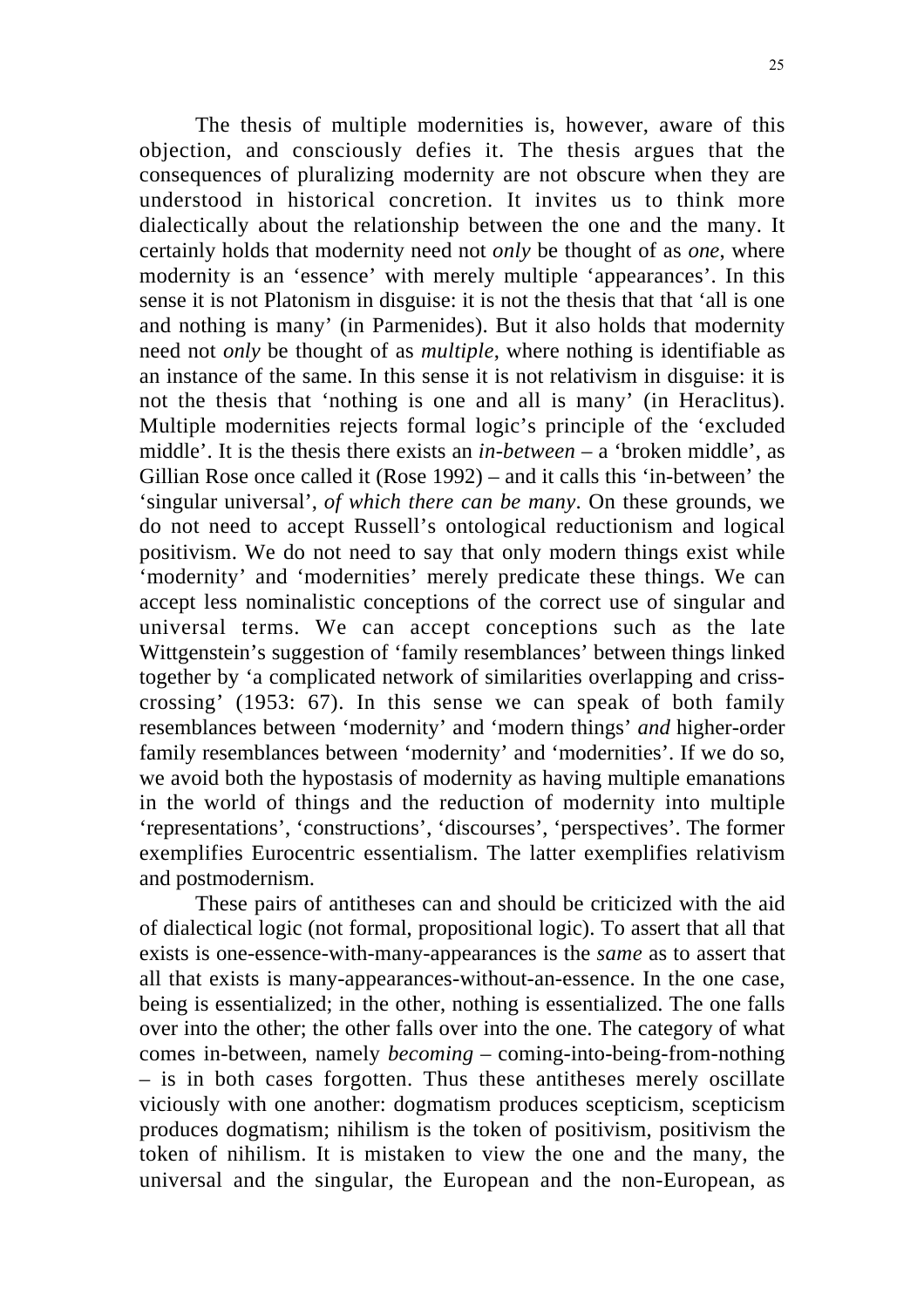preceding one another; they are coeval, and move with one another through time, in historical becoming. But to say this is not to say, and need not be to say, that we must finally accept dialectical closure and totality, in the manner of Hegel. We are capable of 'negative dialectical' thinking, as Adorno among others teach. Here I submit that many strands of early twentieth-century European civilizational sociology together with numerous figures in contemporary comparative historical sociology articulate precisely these processes of historical becoming without totalizing dialectical closure. They demonstrate that the Eurocentric positivism of nineteenth-century British, French, Franco-Italian and midtwentieth century American evolutionary thinking by no means describes the whole of western social science.<sup>11</sup> They represent only a few examples of a rather broad tranche of so far relatively neglected sources of European thinking with which we must today engage if we are to gain purchase on Europeanism and Eurocentrism in social theory and social experience and not rest content with polemical simplification. Troeltsch, Max and Alfred Weber, Jaspers, Mannheim, Husserl and Valéry are only a few figures whose statements on Europe need to be placed alongside those of historians, anthropologists, archaeologists, philosophers and artists of the period and recognized as interventions as self-critical as those of more recent authors such as Patocka (1996, 2002), Gadamer (1989), Derrida (1992), Brague (1992), Cacciari (1994, 1997), Kristeva (2000), Chakrabarty (2000), Said (2003) and Hardt and Negri (1999). Many European writers of the inter-war period demonstrate a fairly continuous thread of critical reflexivity in European cultural life, rendering untenable any dichotomy between a Eurocentric colonial modernity in the first half of the twentieth century and an anti-Eurocentric postcolonial 'postmodernity' in the latter.

\* I acknowledge the support of a Jean Monnet Fellowship from the European University Institute, Florence, 2002-3, during preparation of this article. Earlier versions were presented at a workshop at the European University Institute and at the 2003 meeting of the International Social Theory Consortium at Tampa Bay, Florida, USA. I also acknowledge the fruit of some conversations with Peter Wagner, Johann Arnason, Gerard Delanty, Arpad Szakolczai, Sam Whimster, Gianfranco Poggi, Robert Antonio, Bo Strath, Alessandro Pizzorno, Hans-Peter Müller, Richard Kilminster and Christopher Adair-Toteff.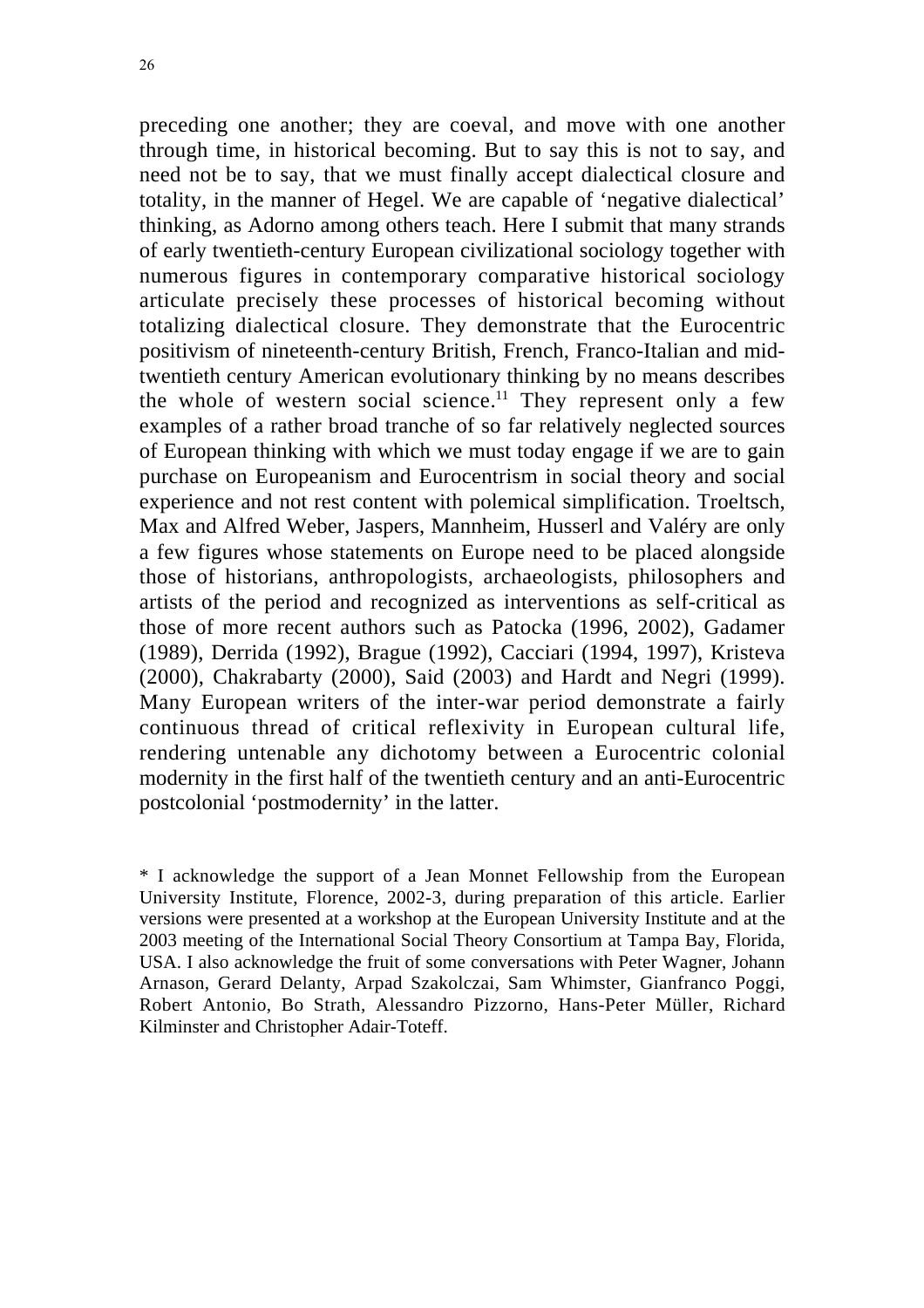#### **Notes**

 $\overline{a}$ 

<sup>1</sup> Three short overlapping articles have been written on Troeltsch's idea of Europeanism by Cho (1995; 1996; 1998). The best survey of Troeltsch's theology in English to date is Chapman (2001). Chapman helpfully draws our attention to Troeltsch's differences with Weber over questions of value and science, but no study has addressed the significance of Troeltsch's and Weber's disagreements for contemporary thinking about modernity, Europe and the west.

 $2^2$  Like Weber, Troeltsch did not support socialism. The question of whether this makes him a liberal 'apologist' of inequality must be left open at this juncture. The latter is claimed by Benson (1999); but there are arguments against the claim. Mannheim (1956), who read Troeltsch closely, did not take this view.

<sup>3</sup> I use Parsons' translation solely for its significance in the reception-history. See also Stephen Kalberg's in Weber (2002: 149). In German: 'Universalgeschichtliche Probleme wird der Sohn der modernen europäischen Kulturwelt unvermeidlicher- und berechtigterweise unter der Fragestellung behandeln: welche Verkettung von Umständen hat dazu geführt, dass gerade auf dem Boden des Okzidents, und nur hier, Kulturerscheinungen auftraten, welche doch – wie wenigstens wir uns gern vorstellen – in einer Entwicklungsrichtung von *universeller* Bedeutung und Gültigkeit lagen?' (Weber 1920: 1).

<sup>4</sup> I say 'not necessarily' because the possibility that other societies might adopt western courses of development or that these courses might be 'true' or 'good' for them to adopt should not be ruled out *a priori*. To rule it out would be no less dogmatic; but the possibility is certainly not likely, nor highly morally recommendable.

<sup>5</sup> Oddly, however, it does not occur in the abridged English translation of Schluchter (1979). I here use McCarthy's translation in Habermas (1984: 180).

<sup>6</sup> But note that Troeltsch's 'tolerance' is not nebulous. In *Der Historismus und seine Überwindung* Troeltsch speaks of 'intellectual individualism, eclectic historicism … lax liberalism and directionless tolerance' as a problem of 'our present age' (1923: 46- 7). This posthumous text can be understood as a sort of sociologized re-working of Kant's philosophy of history. It attempts to preserve Kant's regulative idea of universal morality in an historicized form. (Its title, however, is misleading and was not Troeltsch's own. Troeltsch did not believe that historicism needed to be 'overcome' (except when it was mistaken for relativism or determinism, and it except it became 'eclectic') (Chapman 1993: 9).

<sup>7</sup> See also McLennan (2000; 2003) for a similar analysis of the term.

<sup>8</sup> In Gadamer's terms, 'pre-judgements' are constitutive and enabling of understanding. They *can* also be constraining and vitiating of understanding but *need* not be (Gadamer 1975). Compare also the first four propositions of Vico's *New Science* on the 'conceit of nations': 'By its nature, the human mind is indeterminate; hence, when man is sunk in ignorance, he makes himself the measure of the universe'; 'Another property of the human mind is that, when people can form no idea of distant and unfamiliar things, they judge them by what is present and familiar'; 'In addition to the conceit of nations, there is the conceit of scholars, who assert that what they know is as old as the world' (Vico 1999: 75-7) (third edition of 1744). Such early instances of anti-Eurocentic European thinking are not often considered post-colonial critics.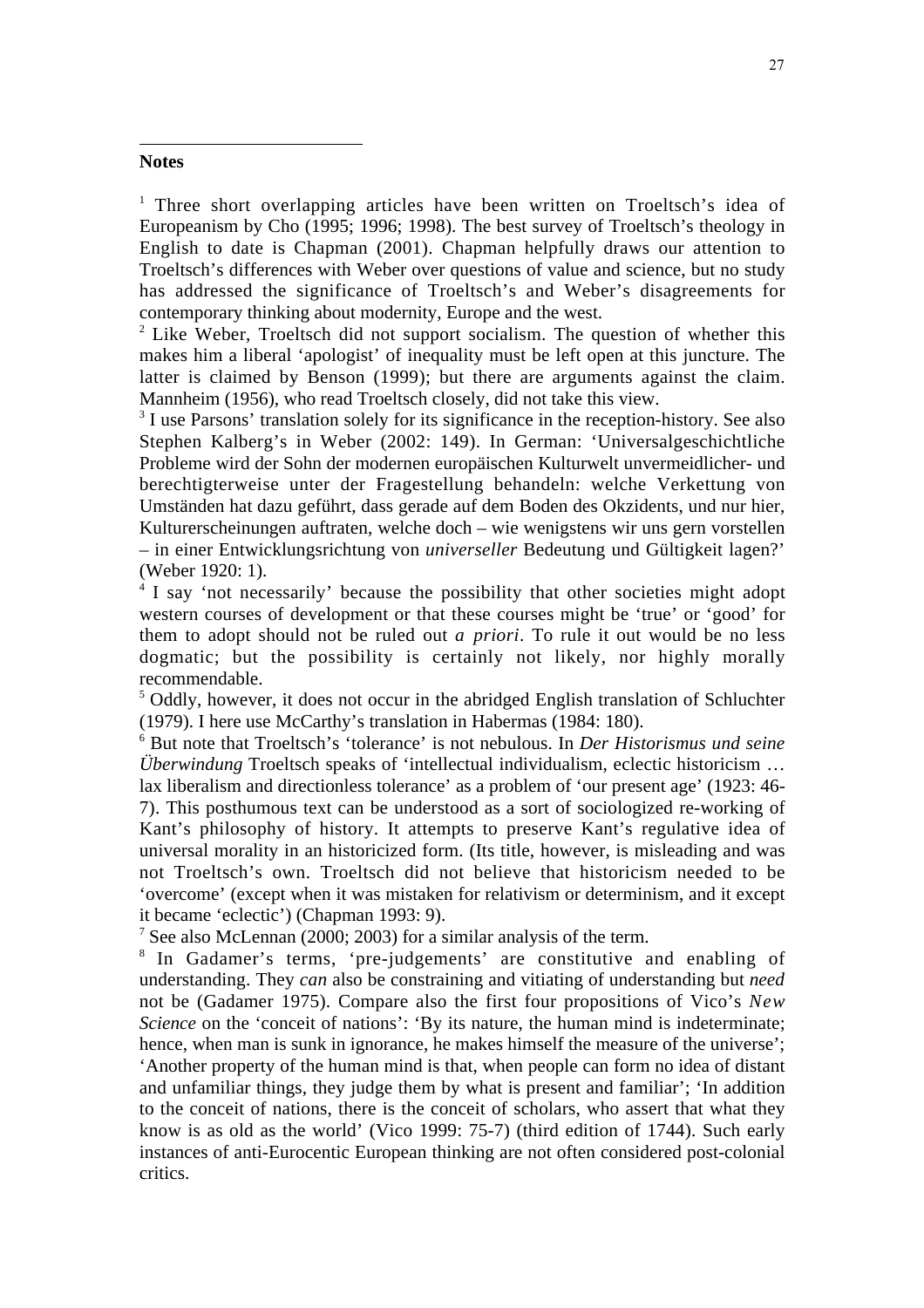<sup>9</sup> Perhaps surprisingly, Troeltsch does not mention the Bolshevik revolution. Weber's study of the 1905 revolution (from 1906) might have suggested to him a vision of Europe as a median polity between individualist forces to the west and collectivist forces to the east – a vision Troeltsch intimates in commentaries elsewhere on socialism and individualism (1912: 965; 1925b) but not here.

<sup>10</sup> An impressionistic reading of the Proceedings of the First Congress of German Sociologists in 1910 suggest that whereas Weber and Sombart tend to stand on one side, a sort of 'Atlantic side', preoccupied with capitalism, individualism and materialism, Troeltsch, Tönnies and Simmel stand on another side, a sort of 'continental European side', preoccupied with the fate of community, culture and solidarity (compare Käsler 1984). It should, however, be noted that Troeltsch's 'European side' is not comparable to Simmel's. Although Simmel was not openly hostile to America, he remained deeply attached to European humanistic traditions in art and philosophy. This is less the case with Troeltsch. Troeltsch defends no 'tragedy of culture' thesis; he does not revolt against the mass society; nor does he associate massification with Americanism. In Troeltsch's writing the emerging American century is neither hypostatized, as it at least is implicitly is in Weber, nor demonized, as it at least implicitly is in Simmel.

 $11$  Failure to recognize this is, I believe, a problem with the argument of Chakrabarty (2000). But note an alternative approach to singular universals from within postcolonial theory by Hallward (2001), and by Badiou (1997) with reference to St. Paul; see also Jameson (2003).

#### **References**

Anderson, Perry (2003) 'Force and Consent', *New Left Review* 17: 5-30.

- -- (2002) 'Internationalism: A Breviary', *New Left Review*14: 5-25.
- Archer, Margaret (1988) *Culture and Agency: The Place of Culture in Social Theory*. Cambridge: Cambridge University Press.
- Arnason, Johann (1993) *The Future that Failed: Origins and Destinies of the Soviet Model*. London: Routledge.
- -- (1997) *Social Theory and Japanese Experience: the Dual Civilization*. London: Routledge International.
- -- (2003) *Civilizations in Dispute: Theoretical Questions and Historical Traditions*. Leuven: Brill.
- Badiou, Alain (1997) *Saint Paul: La fondation de l'universalisme*. Paris: Presses Universitaires de France
- Benson, Constance (1999) *God and Caesar: Troeltsch's Social Teaching as Legitimaiton*. New Brunswick: Transaction.
- Brague, Rémi (1992) *Europe: la Voie Romaine*. Paris: Gallimard.

Cacciari, Massimo (1994) *Geo-filosofia dell'Europa*. Milan: Adelphi.

- -- (1997) *L'Arcipelago*. Milan: Adelphi.
- Cadwallader, Barrie (1981) *Crisis of the European Mind: A Study of André Malraux and Drieu la Rochelle*. Cardiff: University of Wales Press.
- Cerutti, Furio (2003) 'A Political Identity for Europeans?' *Thesis Eleven* 72: 26-45.
- Cerruti, Furio and Enno, Rudolph (eds) (2003) *A Soul for Europe: On the Political and Cultural Identity of the Europeans*, 2 vols. Leuven: Peeters.
- Chakrabarty, Dipesh (2000) *Provincializing Europe: Postcolonial Thought and Historical Difference*. Princeton: Princeton University Press.

 $\overline{a}$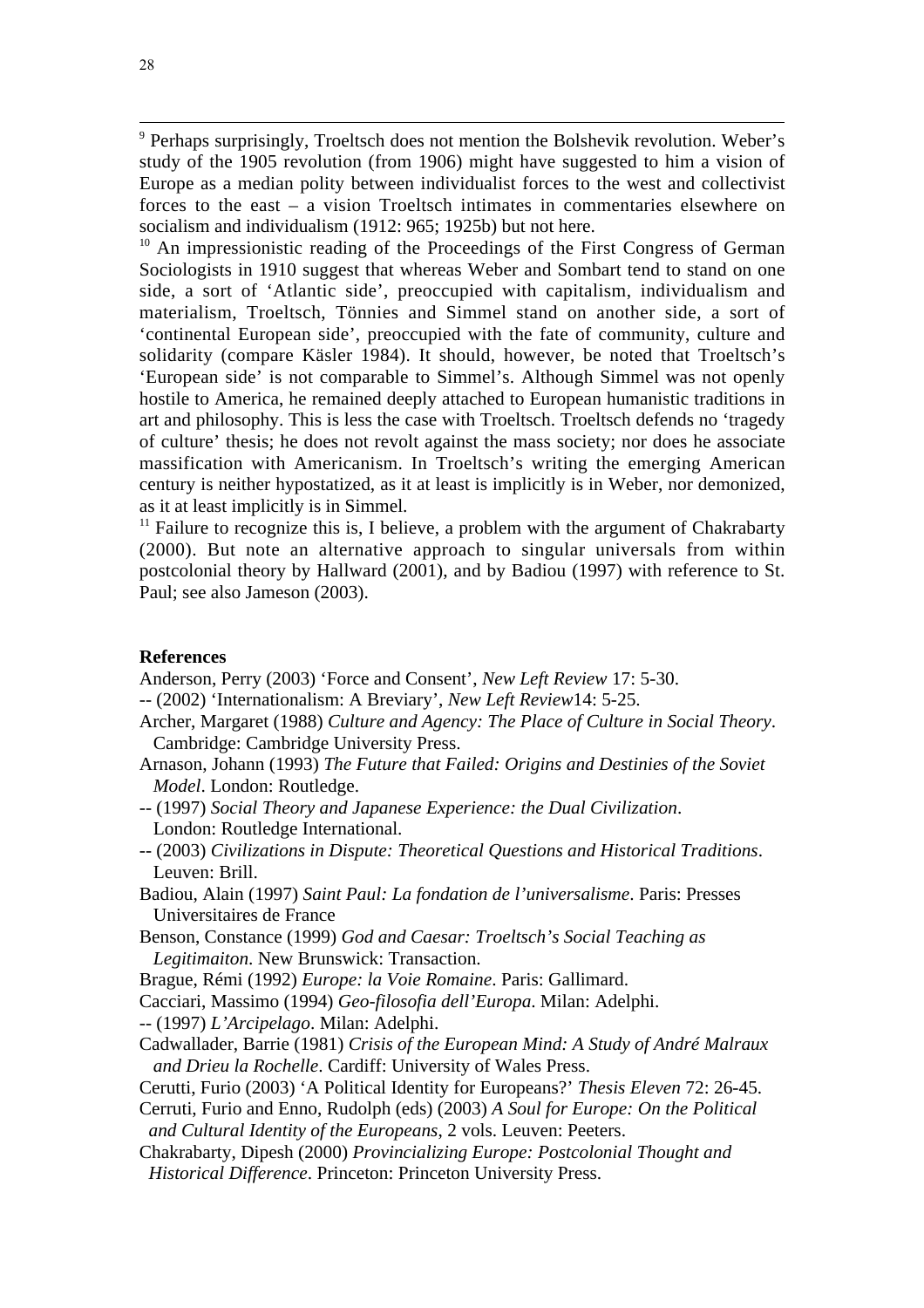Chapman, Mark (1993) 'Polytheism and Personality: Aspects of the Intellectual Relationship between Weber and Troeltsch', *History of the Human Sciences* 6: 1 33.

 $\overline{a}$ 

- -- (2001) *Ernst Troeltsch and Liberal Theology: Religion and Cultural Synthesis in Wilhelmine Germany*. Oxford: Oxford University Press.
- Cho, Joanne Miyang (1995) 'The Crisis of Historicism and Troeltsch's Europeanism', *History of European Ideas* 21(2): 195-207.
- -- (1996) 'The Advantage and Disadvantage of Europeanism in Ernst Troeltsch: Its Relationship to Nationalism, Eurocentrism and Universalism', *The European Legacy* 1(2): 720-726.
- -- (1998) 'The Idea of Compromise in Ernst Troeltsch: Modernism and Ambivalence',  *The European Legacy* 3(4): 65-85.

Debray, Régis (2003) 'United States of the West', *New Left Review* 19: 29-40. Delanty, Gerard (1995) *Inventing Europe: Idea, Identity, Reality*. London: Macmillan.

- -- (1997) 'Habermas and Occidental Rationalism: the Politics of Identity, Social Learning and the Cultural Limits of Moral Universalism', *Sociological Theory* 15(1): 31-59.
- -- (1999) *Social Theory in a Changing World: Conceptions of Modernity*. Cambridge: Polity.
- -- (2002) 'Models of European Identity: Reconciling Universalism and Particularism',  *Perspectives on European Politics and Society* 3(3): 345-59.
- -- (2003) 'The Making of a Postwestern Europe: A Civilizational Analysis', *Thesis Eleven* 72: 8-25.
- Delanty, Gerard and Isin, Engen (eds) (2003) *Handbook of Historical Sociology*. London:Sage.
- Deleuze, G. and Guattari, F. (1980) *Mille Plateaux: Capitalisme et Schizophrénie 2*. Paris: Minuit.
- Derrida, Jacques (1992) *The Other Heading: Reflections on Today's Europe*, trans. P A Brault and M.B. Naas. Bloomington: Indiana University Press.
- Durkheim, Émile (1984) *The Division of Labour in Society*, trans. W.D. Halls. New York: The Free Press.
- Eisenstadt, Shmuel N. (ed.) (1986) *The Origins and Diversity of Axial Age Civilizations*. Albany: State University of New York Press.
- -- (1987a) *European Civilization in a Comparative Perspective: a Study in the Relations Between Culture and Social Structure*. Oslo: Norwegian University Press.
- -- (ed) (1987b) *Patterns of Western modernity*. London: Pinter.
- -- (1999) *Fundamentalism, Sectarianism and Revolution: the Jacobin Dimension of Modernity*. Cambridge: Cambridge University Press.
- -- (ed.) (2002) *Multiple Modernities*. News Brunswick: Transaction.
- Eisenstadt, Shmuel, Schluchter, Wolfgang and Wittrock, Björn (2001) *Public Spheres and Collective Identities*. New Brunswick: Transaction.
- Eisenstadt, Shmuel and Sachsenmaier, Dominic (eds) (2002) *Reflections on Multiple Modernities: European, Chinese and Other Interpretations*. Leiden: Brill.
- Frank, Manfred (1977) *Das individuelle Allgemeine: Texstrukturierung und interpretation nach Schleiermacher*. Frankfurt am Main: Suhrkamp.
- Friese, Heidrun, Negri, Antonio and Wagner, Peter (eds) (2002) *Europa Politica: Ragioni di una Necessità*. Rome: Manifestolibri.
- Friese, Heidrun and Wagner, Peter (2002) 'The Nascent Political Philosophy of the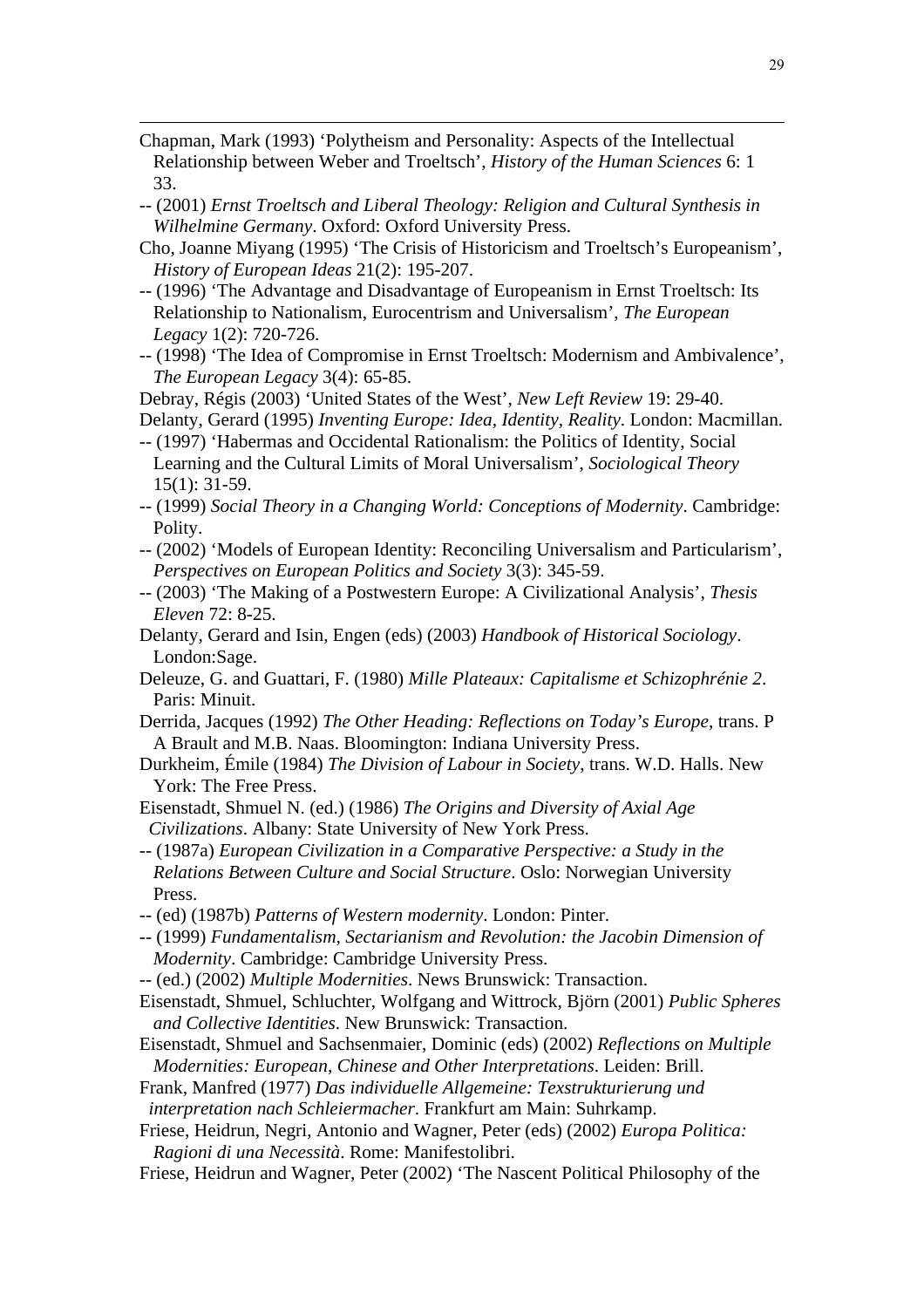$\overline{a}$ 

European Polity', *The Journal of Political Philosophy* 10(3): 1-23.

- -- (2003) 'The Political Shape of the New Europe, or, Historicizing Political Modernity', in R. Rogowski and C. Turner (eds) *The Shape of the New Europe*. Liverpool: Liverpool University Press.
- Gadamer, Hans-Georg (1975) *Truth and Method*, trans. G. Barden and J. Cumming. London: Sheed and Ward.
- -- (1989) *Das Erbe Europas*. Frankfurt am Main: Suhrkamp.
- Grimm, Dieter (1995) 'Does Europe Need a Constitution?', *European Law Journal* 1: 282-302.
- Habermas, Jürgen (1984) *The Theory of Communicative Action* vol. 1, trans. T. McCarthy. Cambridge: Polity.
- -- (2001a) *The Postnational Constellation*. Cambridge: Polity.
- -- (2001b) 'A Constitution for Europe?' *New Left Review* 11: 5-26.
- Hallward, Peter (2001) *Absolutely Postcolonial: Writing between the Singular and the Specific*. London: Routledge.
- Hardt, Michael and Negri, Antonio (1999) *Empire*. Cambridge, Mass: Harvard University Press.
- Hennis, Wilhelm (2000a) *Max Weber's Central Question*, trans. K. Tribe. Newbury: Threshold Press.
- -- (2000b) *Max Weber's Science of Man*, trans. K. Tribe. Newbury: Threshold Press.
- Huntingdon, Samuel (1996) *The Clash of Civilizations and the Remaking of World Order*. New York: Simon and Schuster.
- Jameson, Fredric (2003) *A Singular Modernity: Essay on the Ontology of the Present*. London: Verso.
- Jaspers, Karl (1953) [1949] *The Origin and Goal of History*, trans. M. Bullock. London: Routledge.
- Käsler, Dirk (1984) *Die frühe deutsche Soziologie 1909 bis 1934 und ihre Entstehungsmilieus*. Opladen: Westdeutscher Verlag.
- Kristeva, Julia (2000) *Crisis of the European Subject*, S. Fairfield. New York: Other Press.
- Malmborg, Mikael af and Strath, Bo (ed.) (2002) *The Meaning of Europe: Variety and Contention Within and Among Nations*. Oxford: Berg.
- Mannheim, Karl (1956) [1924] 'Historicism', in E. Mannheim (ed.), *Karl Mannheim: Essays in the Sociology of Culture*. London: Routledge.
- McLennan, Gregor (2000) 'Sociology's Eurocentrism and the Rise of the West Revisited', *European Journal of Social Theory* 3(3): 275-91.
- -- (2003) 'Sociology, Eurocentrism and Postcolonial Theory', *European Journal of Social Theory* 6(1): 69-86.
- Nietzsche, Friedrich (2001) *Beyond Good and Evil*, trans. J. Norman. Cambridge: Cambridge University Press.
- -- (2001) *The Gay Science*, trans. J. Nauckhoff. Cambridge: Cambridge University Press.
- -- (1967) *The Will to Power*, trans. R.J. Hollingdale and W. Kaufmann. New York: Vintage.
- Offe, Claus (1998) 'Demokratie und Wohlfahrtsstaat: Eine europäische Regimeform unter dem Stress der europäischen Integration', in W. Streek (ed.) *Internationale Wirtschaft, nationale Demokratie*. Frankfurt am Main: Campus.
- Passerini, Luisa (ed.) (1998) *Identita culturale europea*. Florence: Nuova Italia.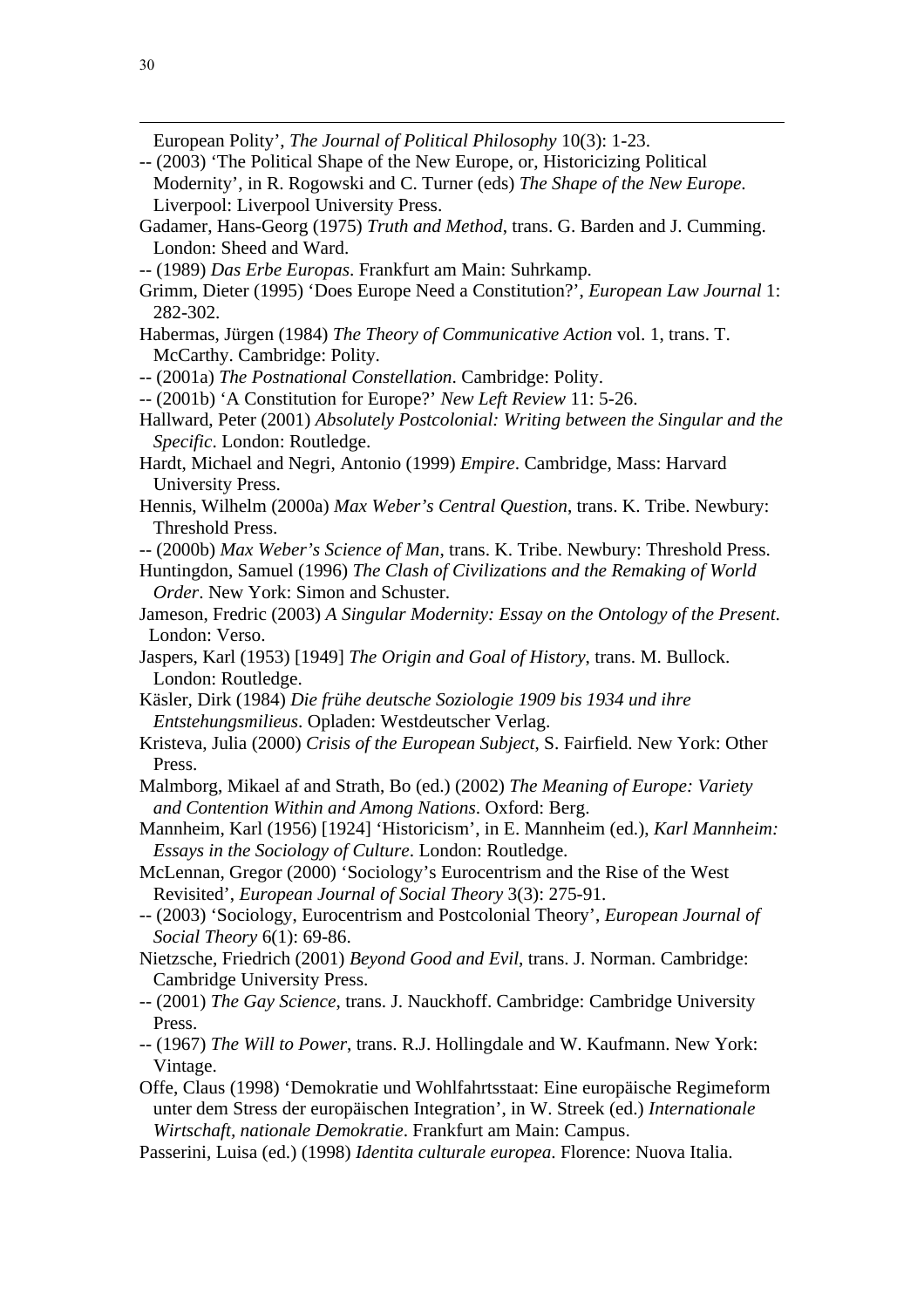- Patocka, Jan (1996) *Heretical Essays in the Philosophy of History*, trans. E. Kohák. Chicago: Open Court.
- -- (2002) *Plato and Europe*, trans. P. Lom. Stanford: Stanford University Press.
- Reckwitz, Andreas (2000) *Die Transformation der Kulturtheorie: Zur Entwicklung eines Theorieprogramms*. Weilerswist: Velbrück.
- Rose, Gillian (1992) *The Broken Middle: Out of our Ancient Society*. Oxford: Blackwell.
- Roth, Günther (1993) 'Max Weber, the Would-Be Englishman', in G. Roth and H. Lehmann (eds) *Weber's Protestant Ethic: Origins, Evidence, Contexts*. Cambridge: Cambridge University Press.
- Said, Edward (1978) *Orientalism*. New York: Vintage.

 $\overline{a}$ 

- -- (2003) *Freud and the Non-European*. London: Verso.
- Schleiermacher, F.D.E. () *Hermeneutik und Kritik*. Frankfurt am Main: Suhrkamp.
- Schluchter, Wolfgang (1979) *Die Entwicklung des okzidentalen Rationalismus: Eine Analyse von Max Webers Gesellschaftsgeschichte*. Tübingen: Mohr.
- -- (ed) (1988) *Max Webers Sicht des okzidentalen Christentums: Interpretation und Kritik*. Frankfurt am Main: Suhrkamp.
- -- (1996) *Paradoxes of Modernity: Culture and Conduct in the Theory of Max Weber*, trans. N. Solomon. Stanford: Stanford University Press.
- -- (1998) *Rationalism, Religion and Domination: a Weberian Persp*ective, trans. by N. Solomon. Berkeley: University of California Press.
- Schutz, Alfred (1962) 'On Multiple Realities', in M. Natanson (ed.) *Alfred Schutz: Collected Papers , Vol. I*. The Hague: Nijhoff.
- Simmel, Georg (2000a) 'Die Idee Europa', in *Georg Simmel: Aufsätze und Abhandlungen 1909-1918, Band II*. Frankfurt am Main: Suhrkamp.
- -- (2000b) 'Europa und Amerika: Eine weltgeschichtliche Betrachtung', in *Georg Simmel: Aufsätze und Abhandlungen 1909-1918, Band II*. Frankfurt am Main: Suhrkamp
- Szakolczai, Arpad (1999) *Reflexive Historical Sociology*. London: Routledge.
- -- (2003) *The Genesis of Modernity*. London: Routledge.
- Tönnies, Ferdinand (1990) [1897] *Der Nietzsche Kultus: Eine Kritik*. Berlin: Akademie Verlag.
- Troeltsch, Ernst (1912) *Die Soziallehren der christlichen Kirchen und Gruppen* (*Gesammelte Schriften*, vol. 1). Tübingen: Mohr; *The Social Teaching [sic] of the Christian Churches*, trans. O. Wyon. London: Allen und Unwin, 1931.
- -- (1913) *Zur religiösen Lage: Religionsphilosophie und Ethik* (*Gesammelte Schriften*, vol. 2). Tübingen: Mohr.
- -- (1922) *Der Historismus und seine Probleme* (*Gesammelte Schriften*, vol. 3). Tübingen: Mohr.
- -- (1923) *Der Historismus und seine Überwindung*. Berlin: Rolf Heise.
- -- (1925a) *Aufsätze zur Geistesgeschichte und Religionssoziologie* (*Gesammelte Schriften*, vol. 4). Tübingen: Mohr.
- -- (1925b) 'Naturrecht und Humanität in der Weltpolitik', in *Deutscher Geist und Westeuropa*. Tübingen: Mohr; 'The Idea of Natural Law und Humanity in World Politics', in Otto Gierke, *Natural Law and the Theory of Society 1500-1800* (appendix 1). Cambridge: Cambridge University Press, 1950.
- -- (1972) [1902] *The Absoluteness of Christianity and the History of Religions*, trans. D. Reid. London: SCM Press.
- -- (1978) [1910] 'Die Kulturbedeutung des Calvinismus', in Max Weber, *Die*